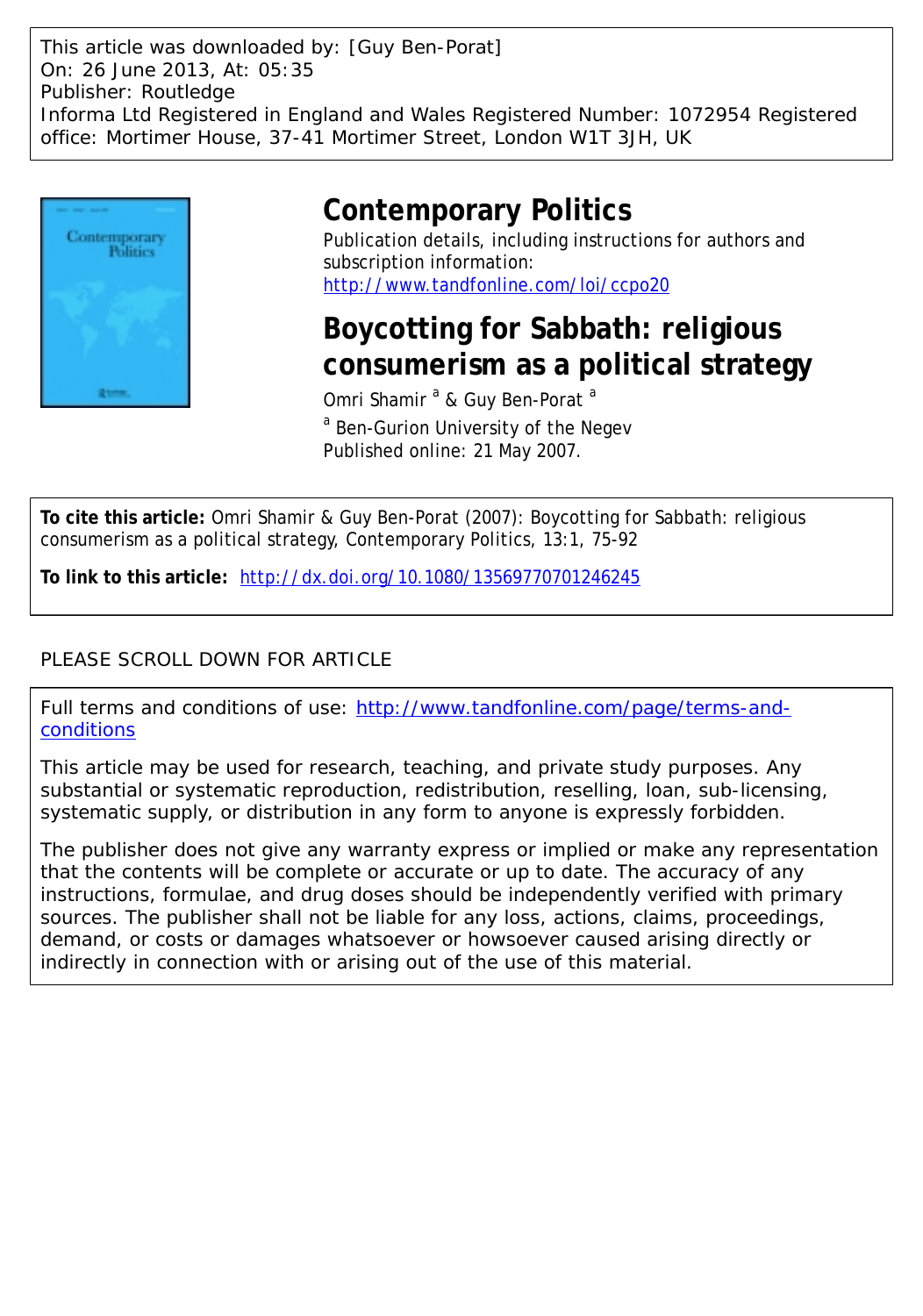

# Boycotting for Sabbath: religious consumerism as a political strategy

OMRI SHAMIR AND GUY BEN-PORAT Ben-Gurion University of the Negev

Such prosperity, whole emporia dedicated to cheeses, ribbons, Shaker furniture, is protection of a sort. This commercial wellbeing is robust and will defend itself to the last. It isn't rationalism that will overcome the religious zealots, but ordinary shopping and all that it entails—jobs for a start, and peace, and some commitment to realizable pleasures, the promise of appetites sated in this world, not the next. Rather shop than pray. Ian McEwan, Saturday

The advent of the global economy and consumer culture are powerful secularizers of the public sphere that seem to erode the religious hold on economic life. But, globalization also produces new modes of political action that can be used by religious groups to regain their power in the political, social and economic sphere. Religious groups, for example, can attempt to use their purchasing power to reshape the secularizing public sphere and re-enforce traditional values. Israel provides an interesting example of this trend, as the religious who lost much of their influence over the political and public sphere seek new channels of influence to curb secularizing trends underscored by globalization, the market economy and consumer culture.

Consumer boycott campaigns, where citizens act collectively and use their purchasing power to achieve economic, social or political objectives, have become commonplace in recent years. When people engage in boycotts they are said to engage in the act of 'political consumerism', as they choose particular products or producers in order to change institutional or market practices. The steady rise—and effectiveness—of political consumerism suggests that it should be included in the research of civic and political participation.<sup>1</sup> Boycotts have been used to advance environmental concerns, human rights issues and consumer demands, and have been directed against companies and governments targeted for unethical behaviour. This article examines the use of political consumerism in religious–secular struggles, where religious groups attempt to defend the public sphere from the secularizing influence of consumerism. Specifically, we look at the struggles of religious groups in Israel and Britain to prevent commercial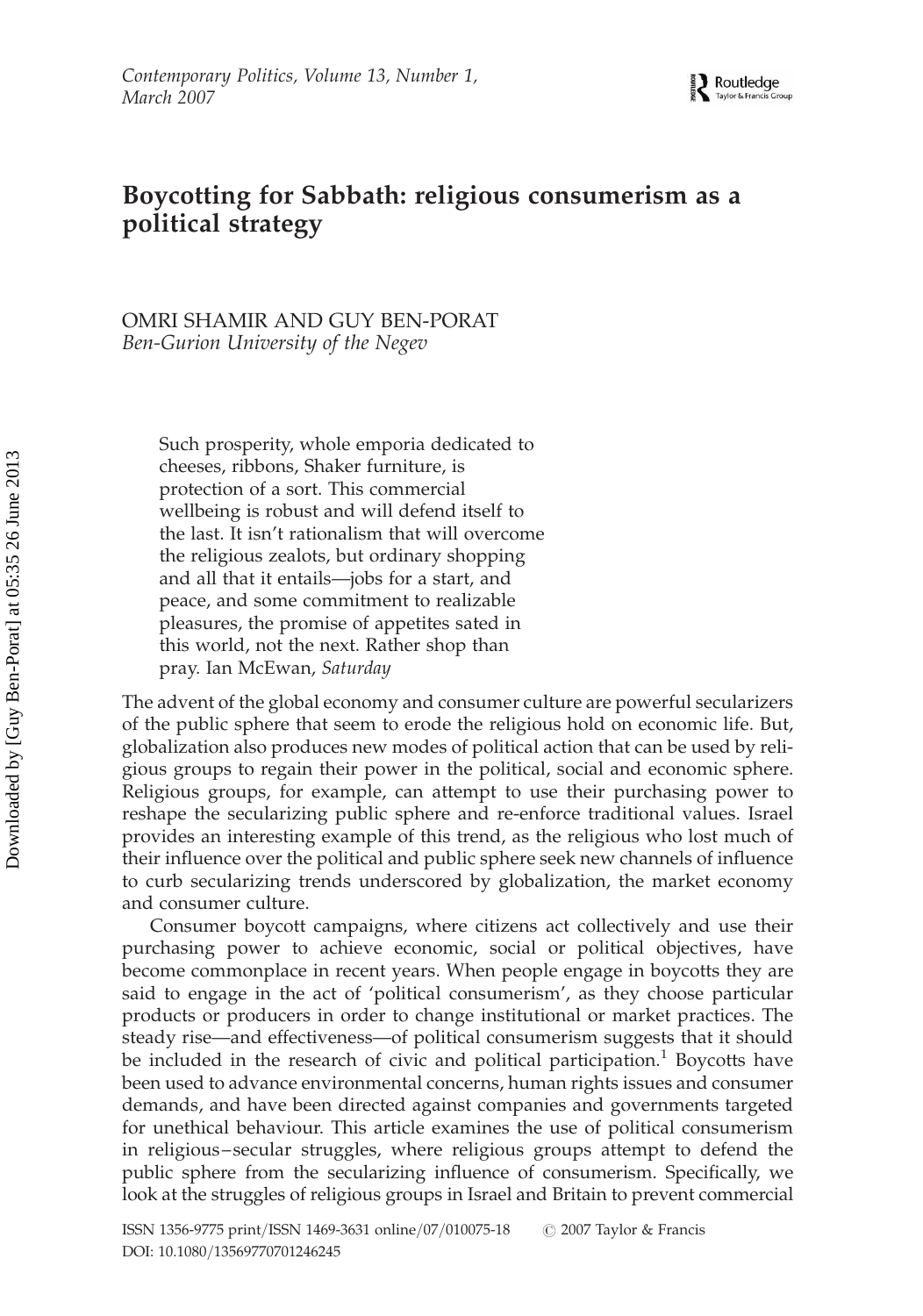activity on the days of rest (Saturday and Sunday, respectively) and protect existing regulation. We are interested in learning, first, whether boycotts have become part of the religious–secular struggle and, second, to estimate their real and potential impact.

Consumerism is, on the one hand, a powerful force in the secularization of the public sphere and, as such, is part of the struggle between religious and secular forces. However, on the other hand, religious groups, themselves often part of the emerging consumer culture, can use their power as consumers in this struggle. The use of political consumerism, as we argue below, is more likely in cases where religious groups find the political arena ineffective. The religious day of rest, Saturday or Sunday, in the context of an emerging consumer society is often the source of struggle between entrepreneurs who cater to the shopping desires of the public on the day of rest and religious groups that demand the preservation of the special, religious character of the day.

In Israel, our main case study, significant changes have occurred in patterns of consumption and culture, as over the past three decades it has gradually turned into a western-type affluent society, with more 'hedonistic' values, open to foreign cultural influences and deeply engaged in consumption. The proliferation of consumerist behaviour and values in Israel has also influenced secular–religious tensions as it has undermined previous arrangements that regulated the public sphere. If in earlier years, for example, commercial activity on Saturday was restricted, since the early nineties shopping centres located outside city centres cater to the desires of a growing secular public. A recent survey estimated that an average of 600,000 people participate in commercial activities on Saturdays.<sup>2</sup> Similarly, restrictions on non-kosher meat products are defied by large numbers of non-kosher restaurants and shops across the country.

The public sphere, therefore, is secularized by consumerist demand and behaviour that changes the character of the Sabbath. For the religious public, the commercialization and secularization of the public sphere constitutes a significant threat resilient to their political power in the parliament, traditionally used to protect their interests and what they define as the 'Jewish character of the state'. In the attempt to use their power as consumers, the orthodox public in Israel seems to follow other examples of boycotts used elsewhere and, consequently, allow a theoretical-comparative examination of this strategy.

The dilemmas described above are not unique to Israel, as in several other countries the 'blue laws' that regulate the days of rest are challenged by commercial entrepreneurs interested in extending the hours and days of operation. In the UK, another example used in this paper, the Keep Sunday Special Campaign, was formed to curb entrepreneurial demands. Unlike in Israel, however, this campaign is waged primarily in the political arena. The purpose of this study is to examine the commercial-economic strategies employed by the religious public to fight commercial activity on days of rest. We find that the use of consumer power is a relatively new development, as in earlier struggles over the public sphere the religious public combined large-scale demonstrations with intensive political lobbying against what it perceived as breaches of the status quo. However, as elaborated below, the growing independence of the economic sphere, on the one hand, and the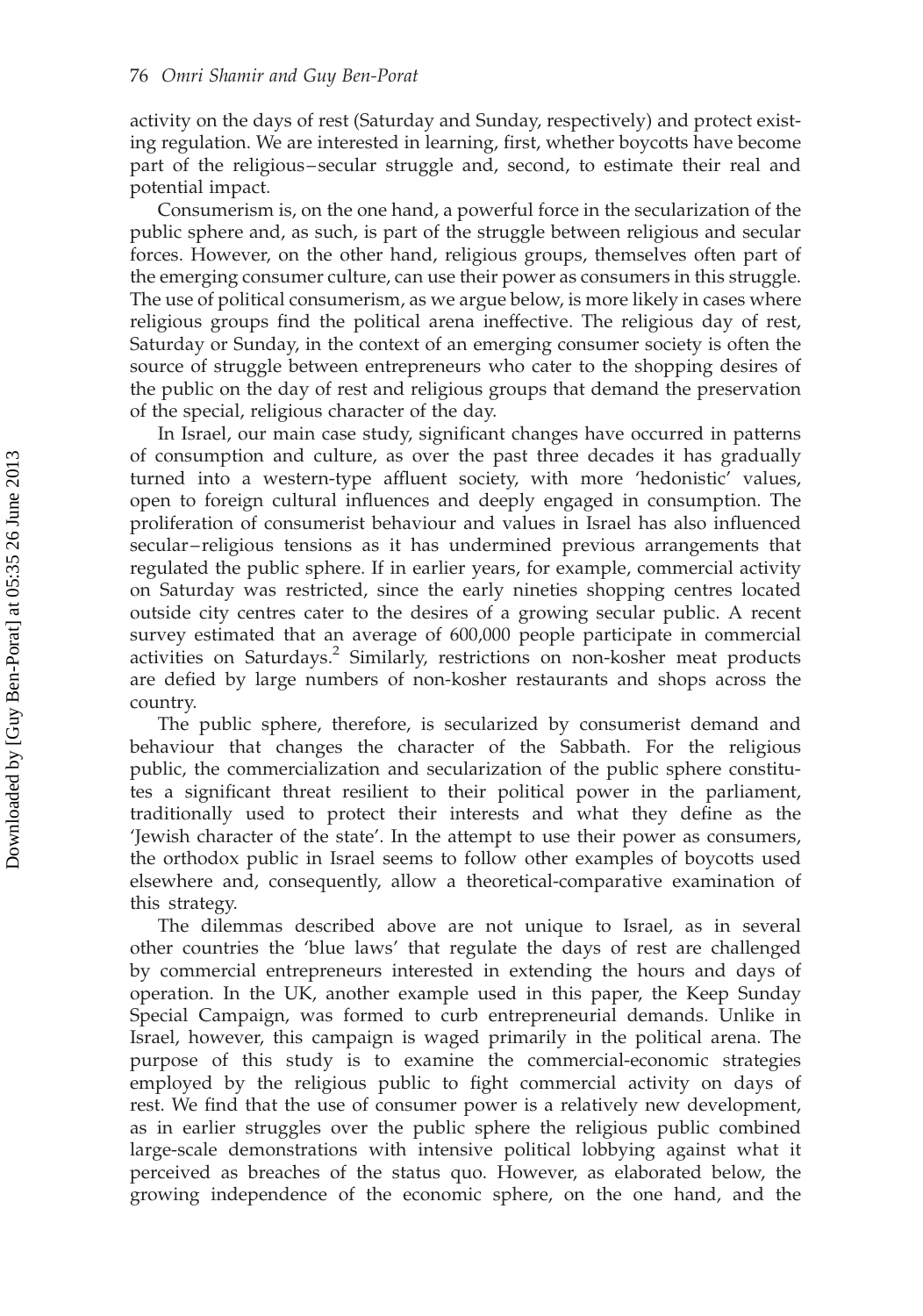weakening of the political sphere, on the other hand, have forced religious leaders to seek different strategies.

As these developments are rather new, this article is exploratory in nature and based on documentation of struggles in the media and open-ended interviews with political entrepeneurs involved in the campaigns in Israel. We begin with a general theoretical discussion of consumer boycotts as a political strategy. In the second part, we analyse the changes in Israel and their implications for the religious public. In the third part, we describe the British Keep Sunday Special Campaign and the attempts of religious groups in Israel to use their consumer power as a political tool in the struggle over the Sabbath. Overall, we find that, to date, religious consumer politics has been able to create a market for products designed for the orthodox public, but has had limited influence and has been unable to curb the commercialization of the Sabbath.

### Politics and consumer power

Political consumerism is an emerging, if at times neglected, form of participation as traditional forms of political engagement are losing ground.3 The study of consumer involvement in politics is related to the relationship between the consumer, citizenship and the state as it establishes both the extent to which the state can intervene in issues of consumption and the extent to which the consumer is active in the political process.<sup>4</sup> The choices consumers make between products can extend beyond tastes, prices and values to moral-political considerations. Indeed, consumers are often called to make the right choice to prefer certain products for the way they are produced, environmentally and socially. In 1997, some 800 products, not to mention countries and states, were targeted for boycotts world-wide.<sup>5</sup>

The ability of consumers to act collectively and prefer, for different reasons, one product over another can have important implications for companies, influence their policies and force 'corporate responsibility'. Thus, consumers can use their purchasing power as a kind of a vote that is capable, among other things, of 'educating' corporate giants.<sup>6</sup> Consumption and the self-reflexive consumer are part of what Giddens describes as 'life-style politics', characteristic of late modernity.<sup>7</sup> The political and ethical choices consumers make as they use their 'purchase votes' attempt to shape the society of which they want to be part and are considered an alternative form of political participation. This is the case because, as on the one hand citizens increasingly develop a lack of trust in government and political parties<sup>8</sup> and, on the other hand, states lose control over the authoritative allocation of values in society, new arenas for political participation are sought.<sup>9</sup> Critics of this approach, however, argue, first, that consumerism weakens the genuine or the idealized rational discussions of the public sphere and, second, that consumer struggles are usually single-issue campaigns that do not translate into wider struggles.10

Theorists of marketing contend that in the global economy market power has shifted from producer to consumers. Accordingly, the use of boycotts has been found to be on the rise in recent years, though their specific impact on firms is hard to assess.<sup>11</sup> The business press appeared to agree in the nineties that consumer boycotts were effective and were increasing in number, as The Economist concluded: 'consumer boycotts are becoming an epidemic for one simple reason: they work'.<sup>12</sup>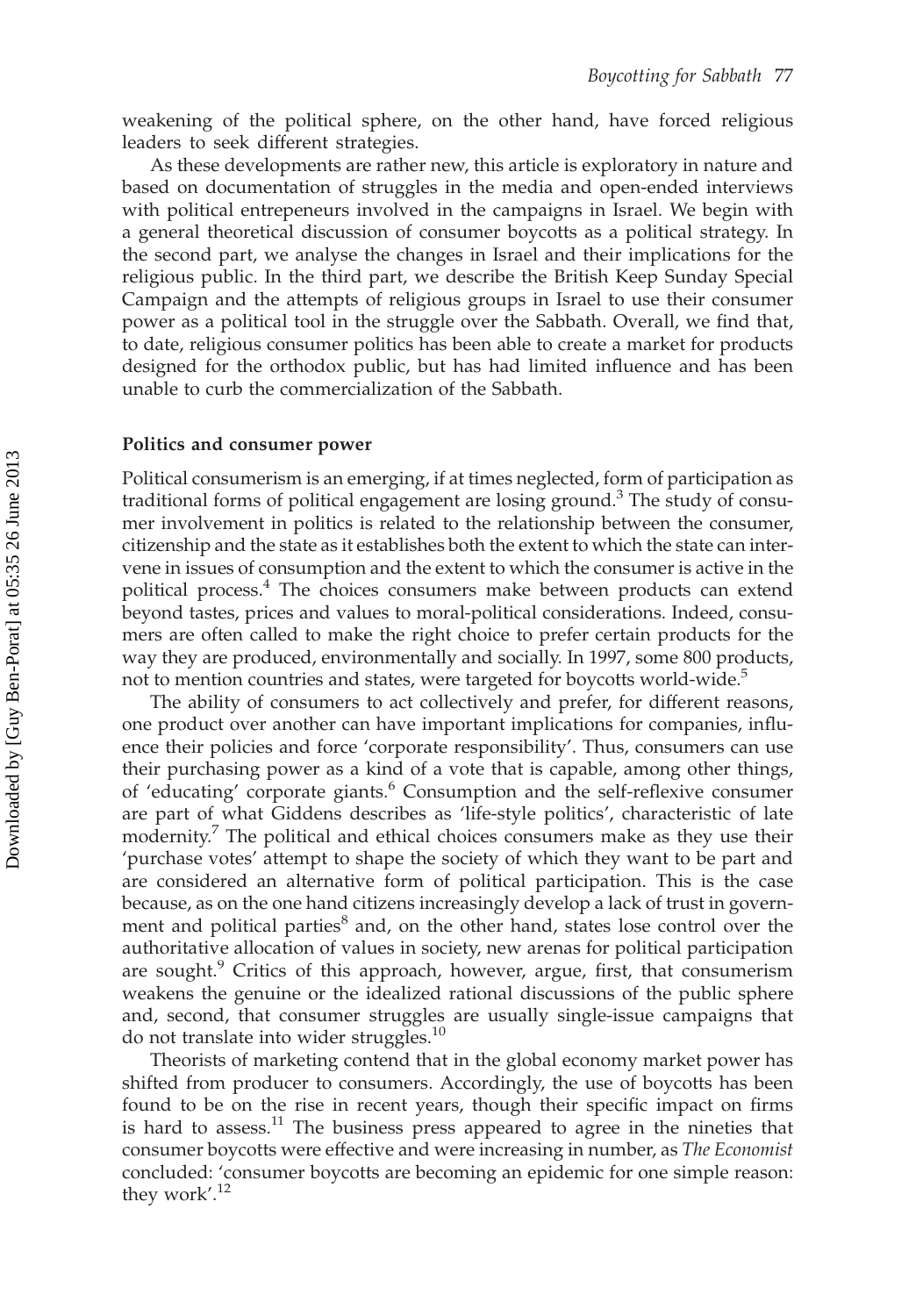A consumer boycott was defined as 'an attempt by one or more parties to achieve certain objectives by urging individual consumers to refrain from making selected purchases in the marketplace'.<sup>13</sup> Boycotts are an instrument for consumers to demonstrate discontent and increase corporate sensitivity to their economic, political and social concerns. Boycotts constitute an organized, collective, but non-mandatory refusal to consume a good. This effort can aim either at changing marketing practices such as lowering a price, or coercing their targets toward specific ethical or socially responsible actions.<sup>14</sup>

Boycotts can be divided into 'economic boycotts' typically aimed at lowering consumer prices (or improving services) and 'political boycotts', more relevant to the current study, that are directed at social change.<sup>15</sup> Consumer boycotts, therefore, are marketplace means to what may or may not be marketplace ends.<sup>16</sup> To achieve political ends through market means, consumers can also use a positive approach of organized action and engage in 'procotts' or 'buycotts' to support the production and purchase of goods and services they find ethical and to promote groups and issues with which they identify. Consumer buycotts attempt to induce shoppers to buy the products or services of selected companies in order to reward them for behaviour that is consistent with the goals of the activists. Calls for buycotts can either direct consumers to a specific product or publish lists or seals of approval that identify recommended products, services and firms.<sup>17</sup>

The study of political consumerism has to take account of actual behaviour, motivation and frequency<sup>18</sup> and, consequently, raises several questions: Who are political consumers? What are their values? And what groups are more likely than others to participate in boycotts or buycotts? Like other instances of collective action, boycotts (and buycotts) are vulnerable to free-rider problems that limit the incentive for participation.<sup>19</sup> Research indicates that consumers who find a company's action to be egregious are more likely to boycott, but there are other important variables such as the boycotter's desire to change the world, feeling of guilt or satisfaction for consuming or not consuming a boycotted product, the rationalizations available for not participating and the costs of participation.<sup>20</sup> Garret hypothesized six possible factors for boycott participation: the awareness of consumers; the values of potential consumer participants; the consistency of boycott goals with participants' attitudes; the cost of participation; social pressure; and the credibility of the boycott leadership.<sup>21</sup> Klein et al. found self-enhancement and need for consistency to be one explanation for boycott participation.<sup>22</sup> Sen *et al.* described the boycott decision as a social dilemma in which individual interests are at odds with the collective interests.<sup>23</sup> People are likely to take part in the boycott if they truly identify with the cause, if they believe others will do the same, if they hold the cost of the boycott as not too high and if they believe that the boycott will succeed.

Research suggests that people's consumption decisions are strongly influenced by their reference groups. Consequently, their decision to boycott is influenced not only by their identification with the boycott's objectives, but also their identification with the group itself. $24$  One assumption is that social capital, the embeddedness in voluntary associations, is likely to help overcome collective action problems involved in boycotts.<sup>25</sup> Stated differently, the trade-offs consumers make between individual incentives and group commitments are likely to hinge significantly on the social pressure they feel to comply with the behaviour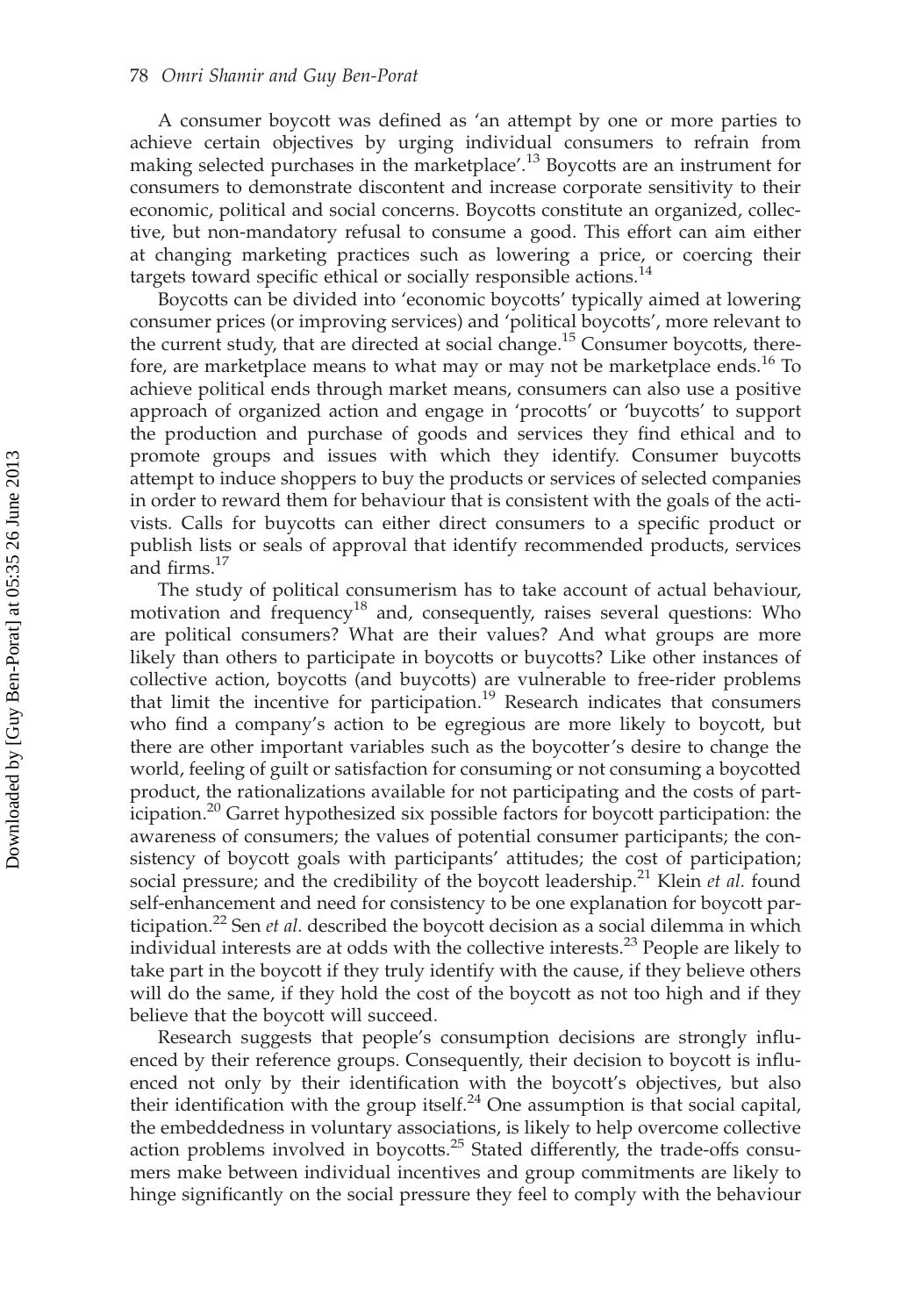of relevant reference groups. Thus, the size, identity and interdependence of the group, the amount and nature of communication and commitment within groups and the identifiability of group members are all factors that influence the decision to participate in boycotts and, consequently, their success.<sup>26</sup>

Consumption norms include formal and informal rules that constrain the range of choices. They provide a shared frame of reference and a common ground for communication.<sup>27</sup> This could affect individuals 'positively' by directing them to certain commodities or 'negatively' by prohibiting others. Religions often promote a framework of ethics that influences consumption.<sup>28</sup> Because boycotts mean individuals have to make some sacrifices in favour of a common good or goal, it is logical to assume that religious groups in general would have an advantage in promoting such campaigns. The religious commitment to shared values, and often their commanding leadership, can reduce uncertainties and defections and, consequently, make co-operation and compliance with boycotts more likely. Religion provides its followers with a coherent and stable set of norms and values that underscore their identity, and individuals with religious beliefs can use consumption to express their commitment to religion.<sup>29</sup>

Religious values and norms often clash with hedonistic consumer culture as the market economy frees itself from earlier constraints, religious arrangements among them, in favour of rules of demand and supply. Shopping, noted Benjamin Barber in his study of globalization, 'has little tolerance for blue laws, whether dictated by pub-closing British paternalism, Sabbath-observing Jewish Orthodox, or no-Sunday liquor-sale Massachusetts Puritanism'.<sup>30</sup> The struggle to change restriction of retail hours is an example of this debate as these public policy initiatives involve a debate on several registers. Restrictions were used to protect employees, small businesses, family values and religious norms. However, longer working hours, the entry of more women to the labour market and changes in consumption habits, on the one hand, and competition between entrepreneurs, on the other hand, created demands to extend the hours of retail activity, including the weekends.<sup>31</sup>

In Israel and in Britain, commercial activity, or its potential, threatens to undermine the character of the day of rest, to the dismay of religious groups. Considering the economic incentives to operate on days of rest, the political arena and the use of state regulation and enforcement to protect the day of rest might be a better option. But, if the political arena does not yield the desired results, political consumerism might be an alternative. The current political situation in Israel, we argue in the next section, encourages the religious sector to organize as ethical consumers against the secularization of the public sphere and to protect the special character of the Sabbath. This action can be described as an 'instrumental boycott' that is designed to coerce the target to change a disputed policy. The success of a boycott depends on the following conditions: (a) consumers care about the boycott issues and objectives; (b) it is successfully executed; and (c) its execution is likely to lead to the desired consequences specified by the boycott objectives.<sup>32</sup> Studying the prospects of the boycott for the Sabbath in Israel, we propose that it satisfies the first condition, but less so the latter two. Thus, while the religious sectors care deeply about the Sabbath, their ability to boycott effectively remains limited. Also, considering, the economic incentives to operate on the Sabbath and, in contrast, the economic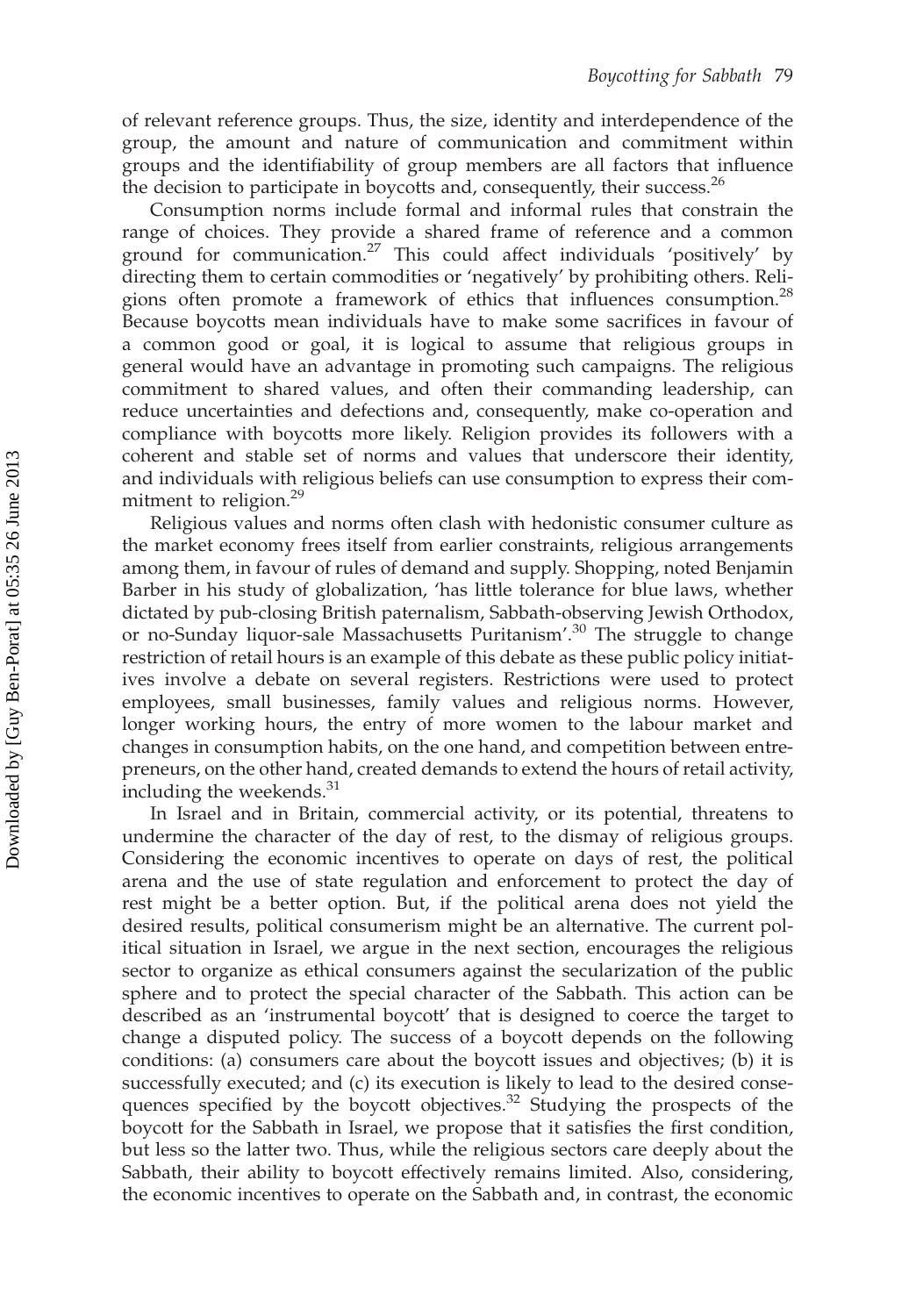limits of the religious groups (one of the poorest sectors in Israel), achieving the desired consequences is difficult.

### Keeping Sunday special

Since the 1960s, British society has been secularizing, as different indices show the decline of the importance of religion in public and private life. 'Across the board, the British people started to reject the role of religion in their lives—in their marriage, as a place to baptize their children, as an institution to send their children to Sunday school and church recruitment, and as a place for affiliation'.<sup>33</sup> These changes have also had an important impact on the status of Sunday, as church attendance declined and, conversely, shopping has been on the rise. The relation between the two trends is not entirely clear, as it is possible that (some) people attend church on Sunday morning and visit the shopping mall in the afternoon. Thus, there is no necessary correlation between secularization, defined in declining levels of religious participation, and the increasing incidence of Sunday trading. $34$ 

The issue of commercial activity on Sunday, however, turned into a controversy between retailers who deliberately flouted the Sunday restriction and were aided by the local authorities who were reluctant to prosecute, and religious groups that struggled to 'protect Sunday'. The Trading Act of 1994 allowed small shops (280 square feet) to open freely on Sunday and large shops to open for six continuous hours between 10 a.m. and 6 p.m. Since 1994, there has been steady growth in the number of retail outlets, large town-centre and out-of-town stores. Major retailers and shopping centres located outside city centres pressured the government to lift all restrictions on trading on Sunday and allow more 'consumer choice' in the matter. The Department of Trade and Industry (DTI) conducted a review of the Act in early 2006 to consider whether to extend opening hours to 9 hours or to remove restrictions entirely.

Opposition to the commercialization of Sunday was raised by several groups and included an organized campaign, 'Keep Sunday Special' (KSS), that was launched in 1985 to prevent the opening of shops on Sundays in the UK. The opening of shops on Sunday, according to the campaign, has adverse consequences for workers, families and society at large. While the campaign is closely related to the churches, the arguments against the extension of Sunday trading hours examined by the DTI were indirectly related to religion, if at all. The arguments focused on workers' rights, family life, protecting small businesses and tolerance—allowing people to maintain their (Christian) faith. Overall, the campaign stressed the necessity of a day of rest for individual health, family life and social capital.<sup>35</sup>

Against the claims of the KSS that shopping on Sunday erodes family life, business organizations (whose campain was titled 'My Sunday, My Choice') argued that shopping centres provide a space for leisure and that the extension of shopping hours is something that both consumers and shop workers want. Both campaigns presented polls that supported their claim for or against business operation on Sunday.<sup>36</sup> The KSS campaign primarily took the form of traditional politics, with petitions signed by supporters and appeals made to members of parliament on behalf of their constituencies.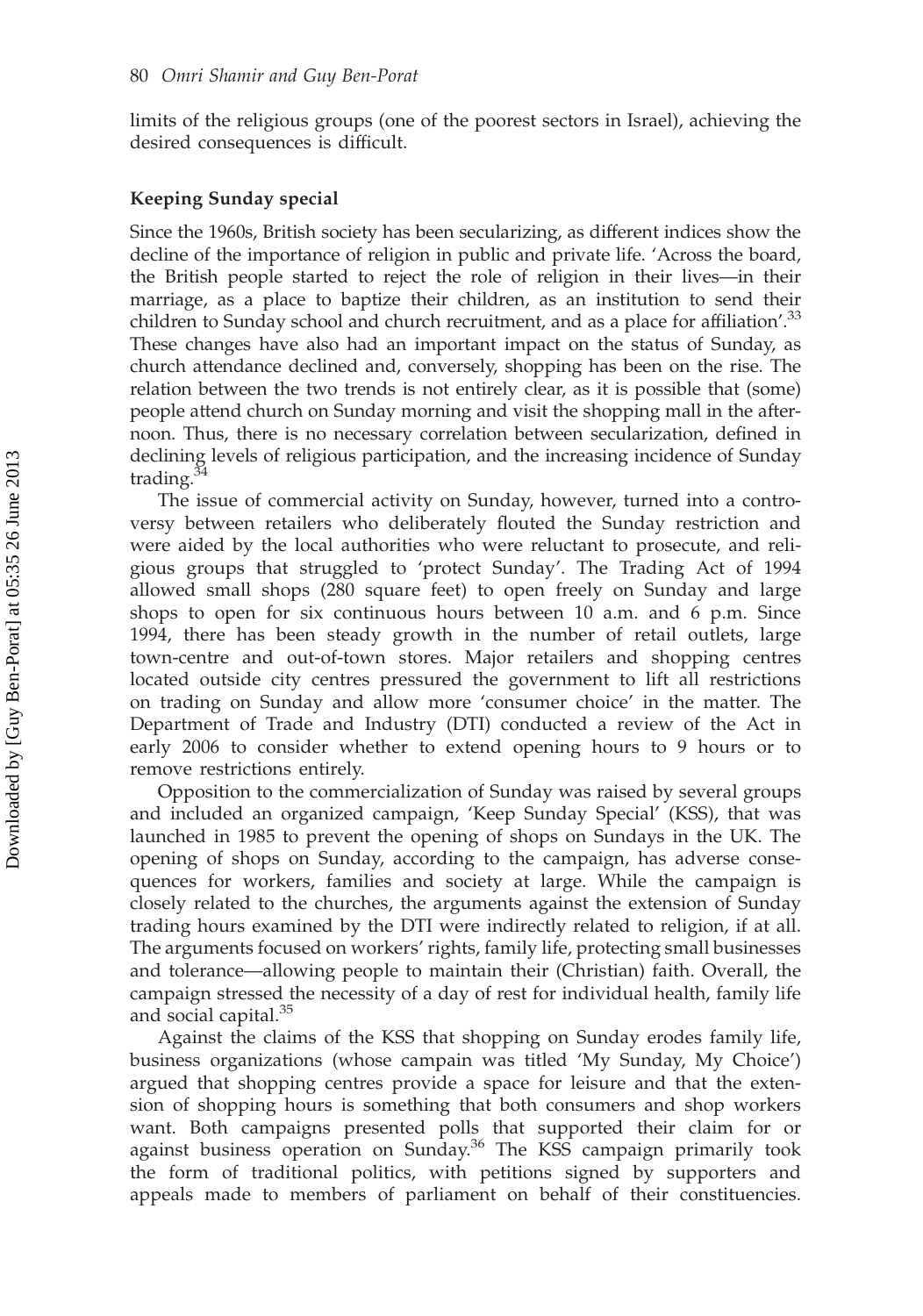Eventually, the DTI concluded that the current Sunday hours would not be changed.

# Israel: church and state

The Jewish religion prohibits work and commerce on Saturday—the Jewish Sabbath. The sacredness of the Sabbath is mentioned several times in the Bible, in Exodus (20: 8–10), for example:

Remember the sabbath day, to keep it holy. Six days shalt thou labour, and do all thy work; but the seventh day is a sabbath of the Lord thy God: in it thou shalt not do any work, thou, nor thy son, nor thy daughter, thy manservant, nor thy maidservant ... for in six days the Lord made heaven and earth, the sea, and all that in them is, and rested on the seventh day: wherefore the Lord blessed the sabbath day, and hallowed it.

These commandments were translated into a variety of prohibitions of travel and work on the Sabbath that in modern times often defined levels of religiosity, separated observant Jews from non-observant Jews and, under Jewish statehood, underscored many secular–religious debates.

In the early years of statehood, tacit agreements between the religious and secular communities known as the 'status quo' regulated the relationship between the groups. These agreements were designed to maintain unity among the Jewish groups in pre-statehood, which was perceived as necessary for nation and state building. The observance of the Sabbath as a day of rest was one of the issues related to the disagreement over the status of Jewish law (Halacha) and its relevance for public policy and national identity. The status quo as a conflict-neutralizing mechanism 'froze' early arrangements established in the pre-state period to ensure the co-operation of the orthodox population. The arrangements included keeping public institutions kosher (Jewish dietary rules), and orthodox domination over matters of marriage and divorce and the observance of the Sabbath as the official day of rest.<sup>37</sup> According to the status quo, 'secular' practices on the Sabbath and holidays, including commercial activity, were restricted.

The Working Hour and Rest Law authorized the Minister of Labour to permit work on rest days 'if he is convinced that ceasing work ... is liable to inflict major damage on the economy, on an ongoing work project, or on the provision of a vital service to the public or to a part of it'.<sup>38</sup> Naturally, the law was interpreted differently by religious and secular groups, and its implementation was often decided by the political affiliation of the Minister of Labour. These differences were resolved by informal agreements and local arrangements between orthodox and secular communities or, at times, brought to the Israeli Supreme Court for adjudication. Overall, under restrictive economic conditions and a dominant culture of collectivism and a simple way of life, commercial activity was a relatively minor issue in religious–secular relations.

With the globalization and liberalization of Israeli society and the economy in the nineties, the question of commercial activity on Saturdays became more pertinent as the operation of businesses became a striking example of the crumbling status quo. Two interrelated developments underscore the commercial activity on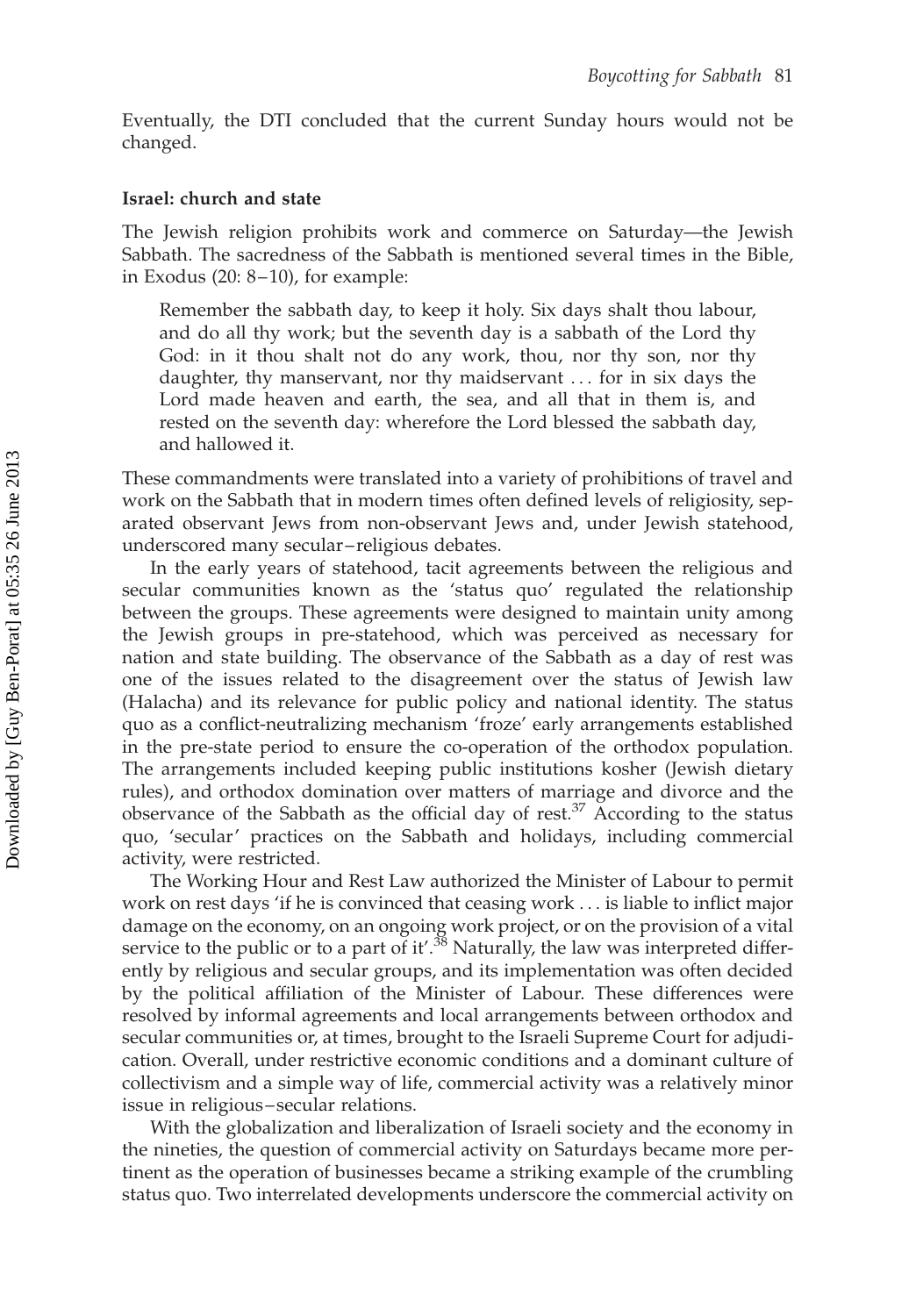Saturdays: a demographic change caused by the mass immigration of mostly secular Jews from the former USSR; and the rapid development of a consumer society influenced by global economic and cultural changes that transformed the life-styles and leisure habits of many Israelis. The status quo was established in the pre- and early years of statehood when Israel was a developing society, relatively closed to world influence and ideologically committed to nation and state building projects. In this context, the non-commercial character of the Sabbath was hardly a sacrifice for the secular majority whose collectivist ideology disdained hedonism and its consumption was limited by available income; but, as Israel has gradually turned away from austerity towards affluence, secular perceptions, interests and demands have changed so that the status quo was rejected ideologically or in practice.

In the nineties the economy experienced a wave of growth resembling that of the East Asian 'Tigers' and living standards were within the reach of the rich OECD democracies. Economic growth in Israel was matched by an 'Americanization' of Israeli society that included the introduction of consumerist behaviour and values, leisure activities and entertainment patterns and life-styles into Israeli society, which had been relatively closed. By the nineties, the cultural change in Israeli society was striking. US fast food and retail chains had been established across Israel, a new language imbued with English words and slang was used, rock music and other (mostly) US musical influences and a multi-channelled commercial television became the norm. The affluence, openness to foreign cultural influences, 'hedonistic' values and consumerism were attested by the increase in the number of motor vehicles, electrical appliances and, later, cellular phones and internet access. By 2001, many sorts of outdoor shopping malls had sprung up throughout Israel. Entrepreneurs and urban planners tend to give names such as BIG and Mega to these sites and generally refer to them as 'power centres' since they represent large national and international businesses and big money. Blind to the constraints of religiosity, ethnicity or family connections, these shopping centres speak to modernity and link Israelis of all sorts to the wide, western and mainly the US world of plenty.<sup>39</sup>

The demand for shopping on Saturday has quickly found its supply with business entrepreneurs who discovered a way to attract more and more consumers, to the dismay of the seemingly helpless religious public. Revenues of the shops open on Saturdays were reported to be three times greater than on weekdays and, therefore, a great advantage for the shopping centres outside city centres that are open on Saturdays.<sup>40</sup> The growing consumer demand, a result of the developments described above, is the force behind the changes and the growing number of shopping centres outside city centres. As one store manager explained:

These are the facts of life. In Israel, Saturday is the only day for family time. Some go to synagogue, others go to the swimming pool, and many prefer to spend the day shopping.<sup>41</sup>

Religious parties' demands that the government enforce the law and shut down businesses that operate on the Sabbath led to some political controversies, but because limited budget is allocated to enforcement agencies, and many stores circumvent the laws by hiring non-Jewish workers, and finally because the revenue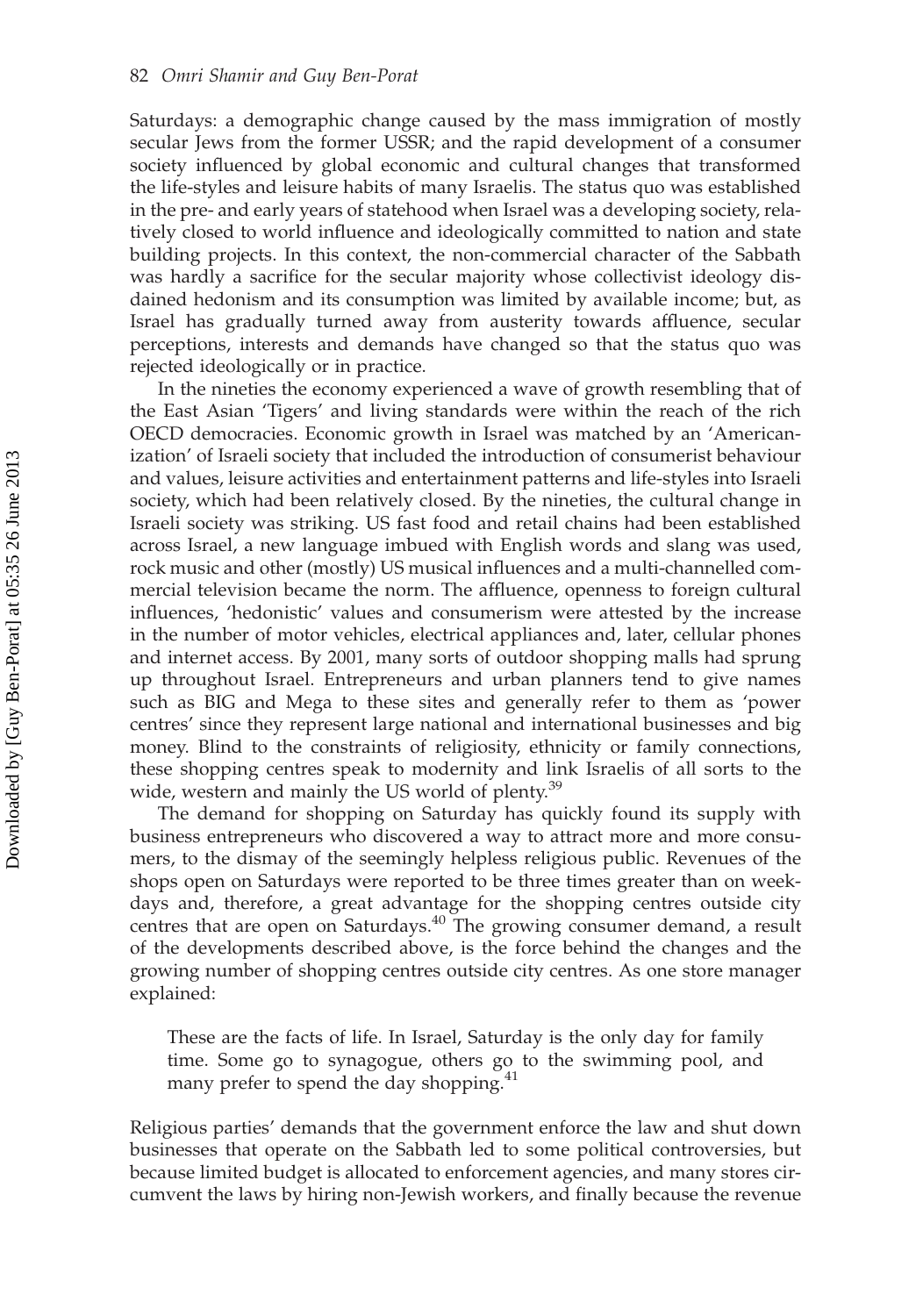from operating on Saturdays is greater than the potential fines, the commercialization of the Sabbath continues unabated.

# Politics, law and the Sabbath—the rise of 'alternative politics'

Paradoxically, in the years that the religious parties increased their political power, they lost their grip on the public sphere, which became increasingly secular. Changes in the Israeli political landscape since the late seventies have placed the religious parties in a powerful position. The inability of either of the two large parties (Likud and Labour) and of the related ideologies (Hawks and Doves) to obtain a dominant majority has made the religious parties central to any coalition formation. This political leverage enabled the religious parties to preserve the orthodox monopoly over marriage and Jewish conversion, maintain the privilege not to be drafted into the military and channel more resources for religious education and institutions; but, the growing religious power that angered many secularists, on the one hand, and the commercialization described above on the other hand, led to a secular counter-reaction that rapidly transformed the public sphere.

The political power of the religious parties in the Knesset largely prevented changes to the existing laws concerning church and state. However, the growing dissatisfaction of secularists with the existing arrangements was channelled into two types of initiatives. The first attempts to use the Supreme Court and its commitment to liberal values to challenge existing church–state relations. Thus, appeals to the Supreme Court include demands to draft ultra-orthodox men into the military, to import non-kosher meat and to recognize gay marriage. The second type of secular initiatives simply finds ways to circumvent—legally, semi-legally or illegally—rules. Thus, for example, secular Jews who refuse to be married by the orthodox establishment register their marriage abroad and, relevant to our study, business entrepreneurs who operate on Saturdays. Officially, the regulation of the Sabbath has not changed, but in practice various entrepreneurial initiatives have significantly transformed it. While, in the political arena, religious politicians were able to counteract many secular political attempts to change the status quo, they found themselves rather helpless against the developments in the economic realm and in the public sphere.

In terms of policy studies, these secular initiatives can be described as 'alternative politics', in which citizens dissatisfied with the government's performance and sceptical of the regular democratic means of protest take a proactive course of action and attempt, at times illegally, to supply a public good (or what they perceive as a public good) or governmental service they find lacking.<sup>42</sup> Eventually, these initiatives are either officially recognized by the government or continue unabated as the government allows their operation. Alternative politics were found to be a central feature of the political culture in Israel and a significant explanatory factor of political processes, domestic but also foreign.<sup>43</sup> As the public gradually despaired of its ability to wield influence in democratic, legal ways, this modus operandi has spread into different areas of public life whether in private payments to physicians in public service, in the pirate cable industry or in the commercial activity on Saturdays.

During the eighties and nineties, the religious public continued to struggle against the secularization of the public sphere by public-political means.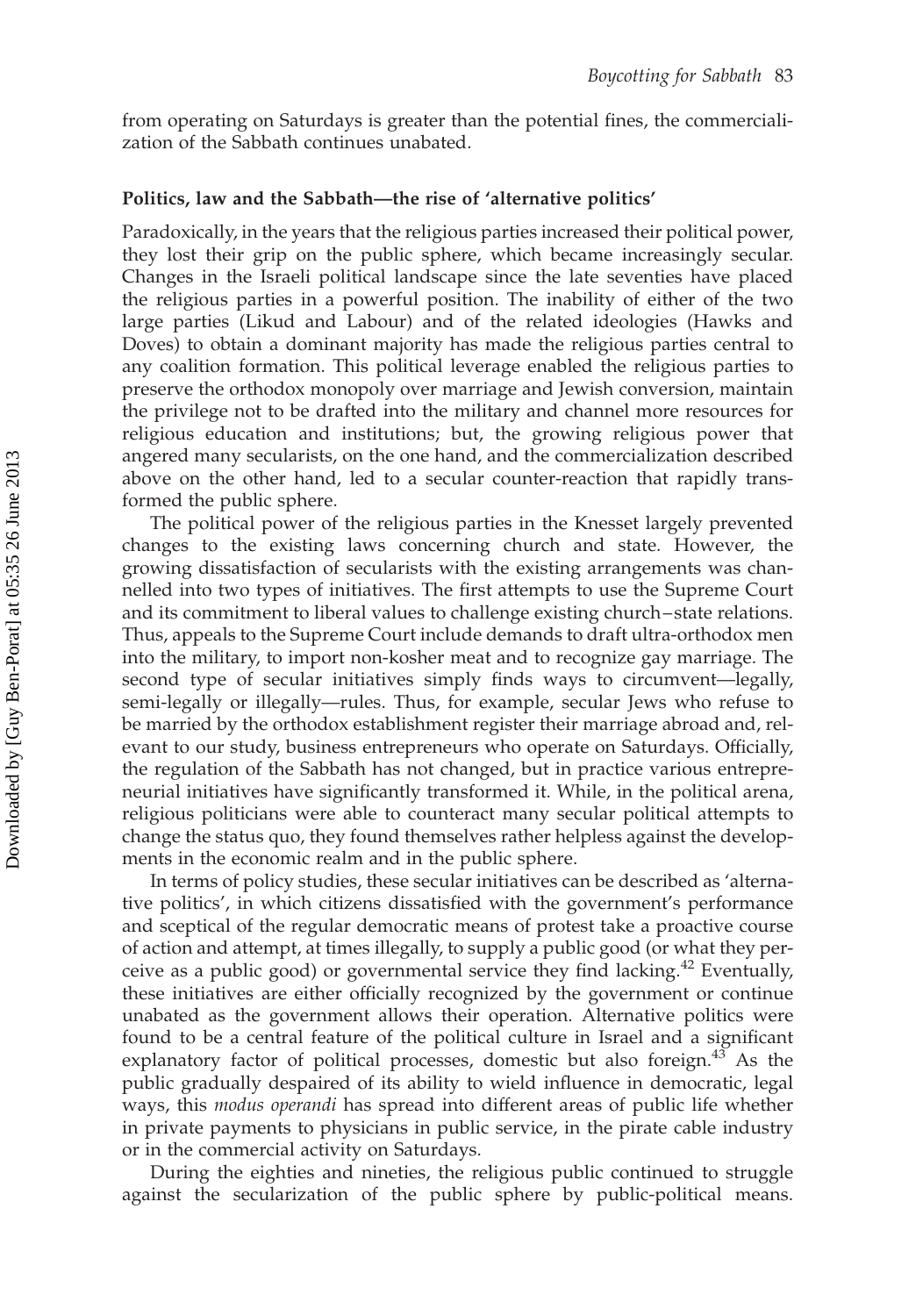In struggles that involved the closing of roads near religious neighbourhoods on Saturdays, or the status quo on issues of divorce and marriage, the religious public was relatively successful, but struggles related to commercial activity on Saturdays were far less successful. One famous landmark struggle was against the decision to open a cinema in the town Petach Tikva on Friday nights in February 1984. Political attempts to persuade the mayor to prevent the opening of the cinema failed to change the decision and appeals to the court fared no better. As a result, religious leaders called on their public to demonstrate against the decision. About 10,000 demonstrators responded to the call and came out on the first Friday night of the cinema's operation to protest; but neither this demonstration nor those that followed changed the decision. The demonstrations against the cinema lasted for 3 years and at times turned violent, but eventually the orthodox community lost this struggle and the cinema (and others that followed) continued to operate on Saturday.<sup>44</sup>

The struggle against McDonald's operation on Saturdays was another example of the limits of religious politics. In the nineties, McDonald's was one of the leading brands that entered Israel shortly after the peace process began. Since December 1993 when McDonald's opened its first restaurant in Israel, the company has opened over 80 new restaurants throughout the country. The company opened several kosher branches where there was a consumer demand, but chose to serve non-kosher food in many of its branches and to keep most of them open on Saturdays. In 1997 the Minister of Labour, Eli Ishay of the Shas religious party, invoked a law rarely used until then regarding work on the Jewish Sabbath to try to force McDonald's to close its branches on Saturdays. Omri Padan, McDonald's CEO in Israel, explained that he would continue to operate on Saturday and sell non-kosher food despite the minister's attempt to enforce the law.

The state should stop telling people what to do or what to eat. This is my cultural and philosophical worldview, and I will do everything to win this struggle.<sup>45</sup>

In a first ruling in a series of trials in June 2000, McDonald's was fined NIS80,000 (about \$20,000). McDonald's CEO ran a campaign against the Ministry of Labour that warned that 'Israel would turn into Iran', but failed to organize a lobby to change the law the Ministry of Labour used against McDonald's. The struggle between the international company that was an emblem of globalization and a local religious party was highly symbolic of the secular/global–religious/local cleavage of Israeli society. While the struggle against McDonald's was well covered, the religious parties lost the battle. McDonald's failed in its attempts to challenge the fines in the courts, but was largely unaffected by them so that the operation on Saturday continued. The McDonald's and Petach Tikva conflicts described above were early indications of the limits of traditional religious politics, neither religious demonstrations nor the initiatives of religious politicians (even those holding office) were enough to protect the Sabbath from the growing commercialization and secularization of Israeli society. The constraints of religious politics were demonstrated again in the nineties, when shopping centres on the outskirts of towns began operating on Saturdays and drawing large crowds.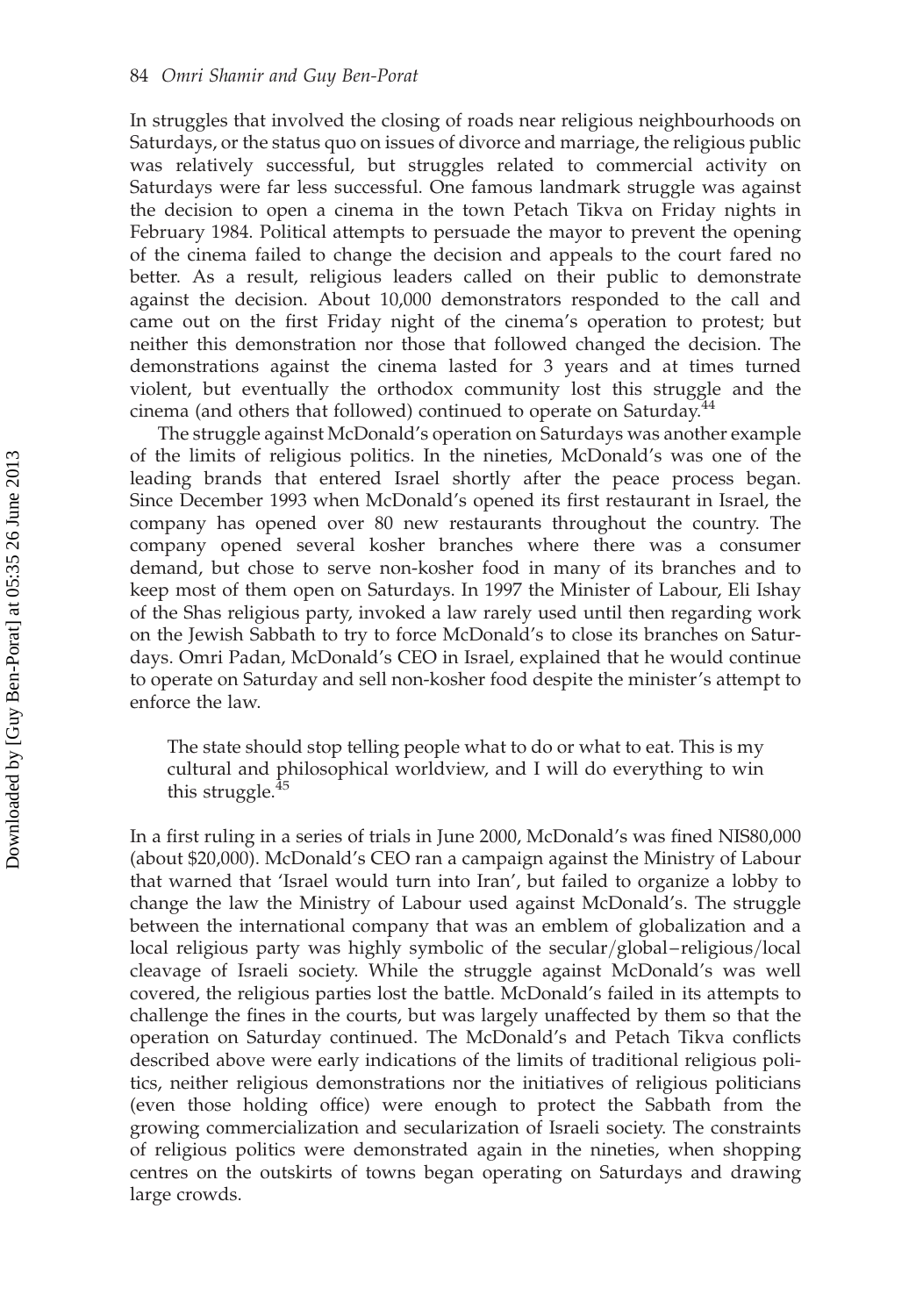Research indicates that shopping on Saturdays is popular not only among those who define themselves as non-observant, but also among traditional Jews. Shopping on Saturday is independent of a secular belief system and from liberal values and is practised by people who observe other traditions, perform religious rituals, maintain religious beliefs and hold non-liberal values.<sup>46</sup> The prevalence of consumer practices among different sectors of society makes the struggle of the orthodox community all the more difficult and as in the case of McDonald's, the attempt to enforce existing laws has proven futile. Storeowners have repeatedly either circumvented the law by hiring non-Jews allowed to work on Saturday or decided to continue operating because revenues were greater than the potential fines. The religious public initially chose to ignore the operation of commercial centres located out of town, but the growing popularity of shopping on Saturdays was difficult to ignore and threatened to spill into the town centres, where shop-owners expressed concerns over the loss of revenue to the out-of-town centres.

### Religious consumerism—power and strategy

The ultra-orthodox (Haredi) market is estimated to be worth about \$1.5 billion a year.<sup>47</sup> Its consumer power, as a form of collective action, is supposedly enhanced, first, by the 'social capital' of the community and, second, by the obedience to religious authority. The use of consumer politics, we argue, is further enhanced by the limits of traditional politics demonstrated above. Examining the religious use of consumer power in Israel reveals two types of initiatives taken in recent years. The first attempts to create services or products designed for the religious public as alternative to 'secular' ones. These products or services take advantage of new technologies but attempt to avoid the 'secularizing threats' of their use. The second type of initiative is more ambitious and aims to use consumer power to shape the public sphere itself, influencing both religious and secular populations and is, consequently, more difficult to implement.

The liberalization of the Israeli economy and growing privatization enabled the religious community to demand products and services that cater to their needs. The opening of bus routes to competition, for example, has led to the creation of services for the ultra-orthodox public in which men and women sit separately and have to dress appropriately. The spokesman of Egged, the largest company that lost its monopoly, explained:

15–20 years from now, we will continue to be the leading company, but we will also professionalize and cater to some sectors. Handling the ultra-orthodox will be one of our main goals, as hundreds of thousands of them use our buses.

The 'kosher bus lines' were criticized for inappropriate discriminatory practices, particularly after some incidents where secular women were not allowed to ride the buses. Egged, the critics claim, is still subsidized by the state and therefore cannot discriminate, but the company, explained one satisfied (religious) customer, 'has its own logic, the economic logic'.<sup>48</sup>

Another example of a struggle for a niche market, but one that did not evoke such a negative response, was the demand for 'kosher' cellular phones. Several years ago, Haredi religious leaders identified computers and the internet as a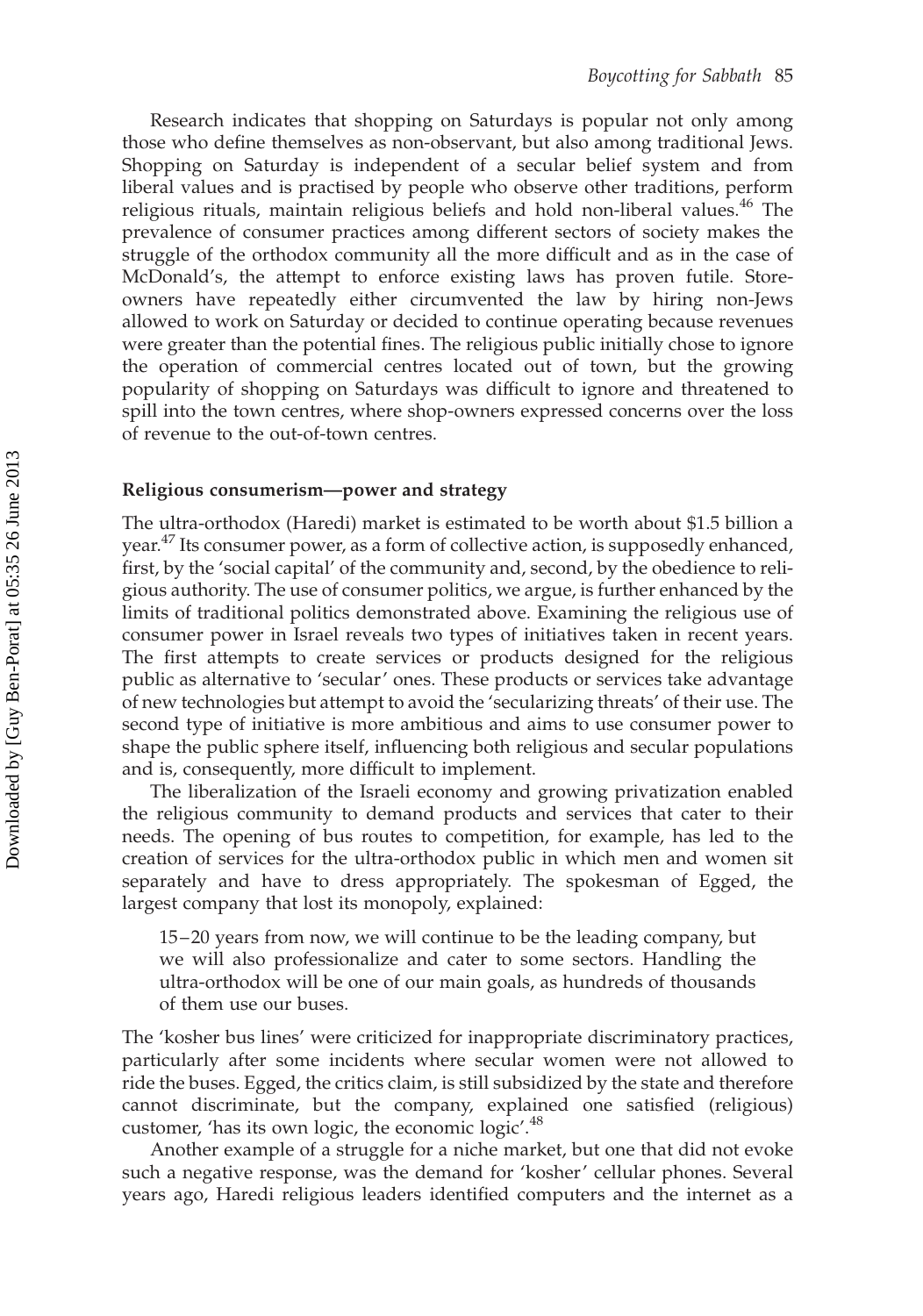threat to the community. The ability of men and women to communicate freely without supervision, to obtain information or even to view pornography caused religious leaders to declare war on the internet. The problem was exacerbated when cellular phones, extremely popular with the ultra-orthodox population, began providing internet services that could expose users to inappropriate information. Religious leaders, somewhat helpless against the popularity of cellular phones among their public, concluded that the only way to prevent exposure to 'indecent' material was to limit cellular phones to conversation and prevent the use of third-generation technology and the three Gs—gaming, gambling and girls—they enable. The cellular companies that had invested significantly in the new services were reluctant to yield to these demands.

The strategy employed by the religious community was a combination of boycotts and buycotts to force the cellular companies to change their policies. A committee of rabbis was formed to lead the struggle, and a high-profile lawyer was hired to conduct negotiations with the cellular operators.<sup>49</sup> The religious leaders instructed the Haredi newspapers not to accept advertisements from cellular operators and began to require yeshiva students not to have cellular phones. The three big companies were reluctant to co-operate with the religious demands, but a smaller company, Mirs, perceived an opportunity to capture new clientele.<sup>50</sup> In March 2005, the company launched a 'kosher' cellular phone—with only services approved by religious leaders, who demanded that the public replace its cellular phones with the 'kosher' Mirs phone.

The decision to boycott the cellular companies (and buycott Mirs) was a test case for the ability of religious leaders to control the consumer practices of their followers and, consequently, for the consumer power of the religious community. Less than a month after Mirs launched the 'kosher' phone, the other companies responded with their own initiatives. There are now three large cellular companies that offer 'kosher' phones, explained the ultra-orthodox newspaper:

many have done what they had to and exchanged their cellular phones. The official mark of the rabbi's committee has turned into a symbol. He who has an approved phone—belongs. He who does not—God have mercy on him.

The newspaper concluded:

From now on, there are no more excuses. There is no reason to use an unauthorized cellular phone. It is forbidden, strictly forbidden by the spiritual leaders.<sup>51</sup>

A year after it began, the 'kosher' phone battle was described by the ultra-orthodox newspapers as a great success:

Innocence has won. The commitment to our goals and the following of the words of spiritual leaders against all odds and in spite of the difficulties [have proven successful], the cellular companies are now supplying cellular phones for talking only.<sup>52</sup>

Although a niche market was created, many members of the religious community have not switched to the new phones. The demand to use only 'kosher' phones was especially difficult for those who worked outside the community and were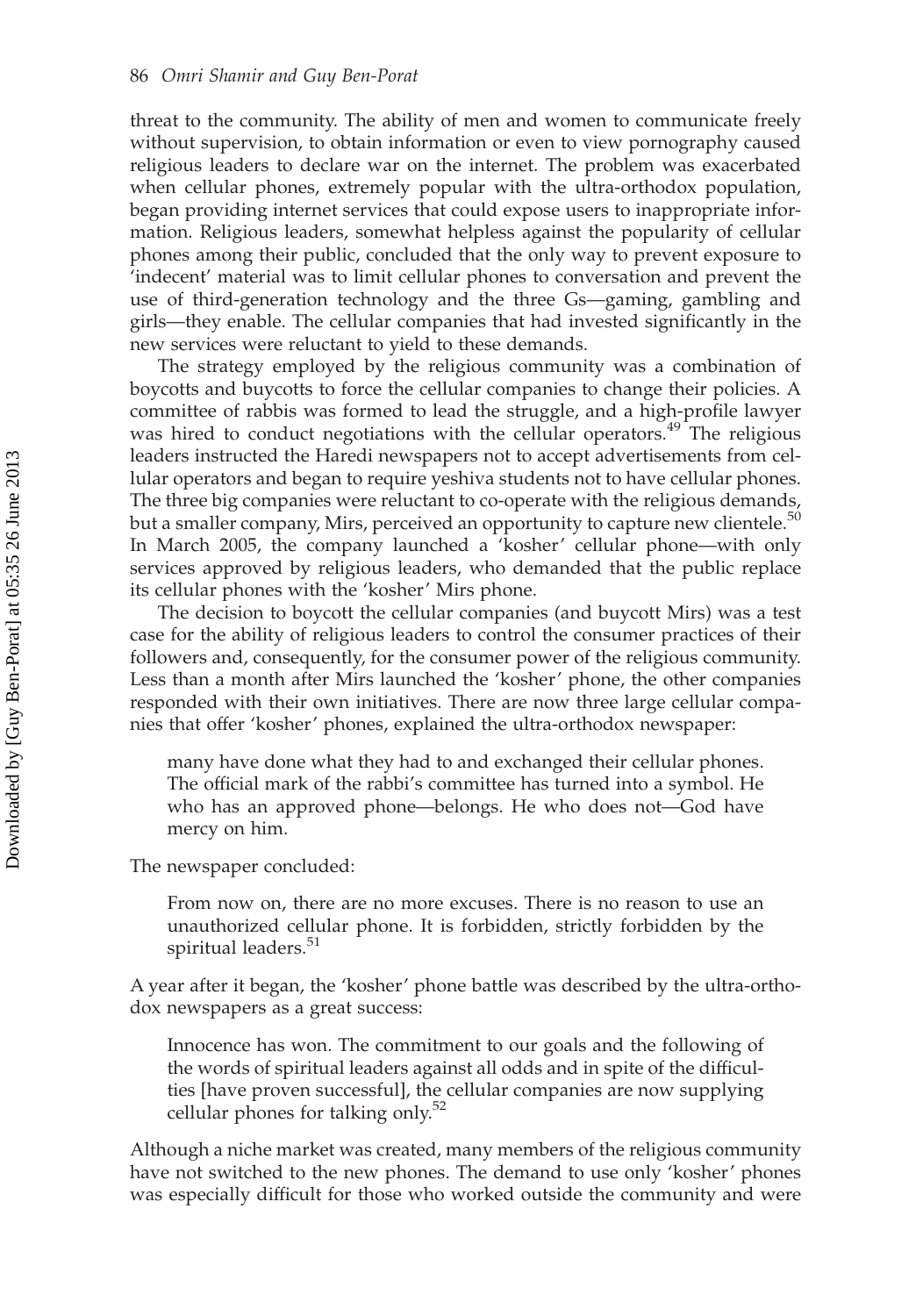either users of short message service (SMS) and other services now prohibited or were provided with mobile phones by their companies.

# The Sabbath—changing strategies

Commercial activity on Saturdays is rapidly expanding as competition forces more and more businesses to operate on Saturdays. The failed attempts of the religious leadership to persuade the government to enforce the laws that protect the Sabbath led to the emergence of new activists, ideas and strategies seeking to change the pay-off matrix for business operation on the Sabbath. The use of consumer politics to protect the Sabbath is based on the belief that a committed religious public can employ boycotts and buycotts to persuade businesses not to operate on the Sabbath and do what government regulation has thus far failed to achieve. This struggle, however, as was explained earlier, is structurally different from the struggle for 'kosher' phones or bus lines. While the latter encourages companies to create a special product that meets the needs of the religious public, the religious consumers' struggle against commerce on the Sabbath essentially forces businesspeople to choose between religious and secular costumers and, consequently, is a far greater challenge.

Store-owners who do not operate on Saturdays reported that their businesses were hurt by the developments. Some of them, located in the cities where operation was more difficult, declared their intention to open their businesses or demanded to be allowed to do so, and others, determined to observe the Sabbath, complained of unfair competition. The economic consequences of the commercialization of the Sabbath encouraged religious businesspeople to take the lead in a new campaign. The opening of the new airport terminal in 2004 and the tender for shops that included operation on the Sabbath, thereby effectively preventing religious businesspeople from competing, was an important trigger for the new initiative. Religious businesspeople protested against the decision, including in the courts, but also blamed the religious public for not taking action. One businessman explained:

A religious person, will not enter a non-kosher McDonald's even to buy a drink, but he will buy clothes in a shop that operates on Sabbath ... the religious only threaten but do not do anything.<sup>53</sup>

The new struggle for the Sabbath incorporated the support of spiritual leaders, but left the politicians outside. Eli Holander, the owner of a chain of watch stores, who described himself as a 'graduate' of the Petach Tikva events in the 1980s, argued that previous struggles that demanded law enforcement failed to change the developments and only deepened the rift between the religious and secular communities. This campaign, he explained, does not attempt to enforce the observance of Sabbath by laws, but by using positive (economic) incentives for businesses to do so. $54$ 

In January 2005, thousands of orthodox Jews gathered to protest against commercial activity on the Sabbath. Rabbi Raphael Halperin, the owner of a large optical retail chain who organized the event, described the current status of the Sabbath as a 'cancer in the nation's body' and called for strict enforcement of the laws. He urged his listeners to take the initiative and not count on law enforcement: 'We are a strong economic force of half a million people'. So he informed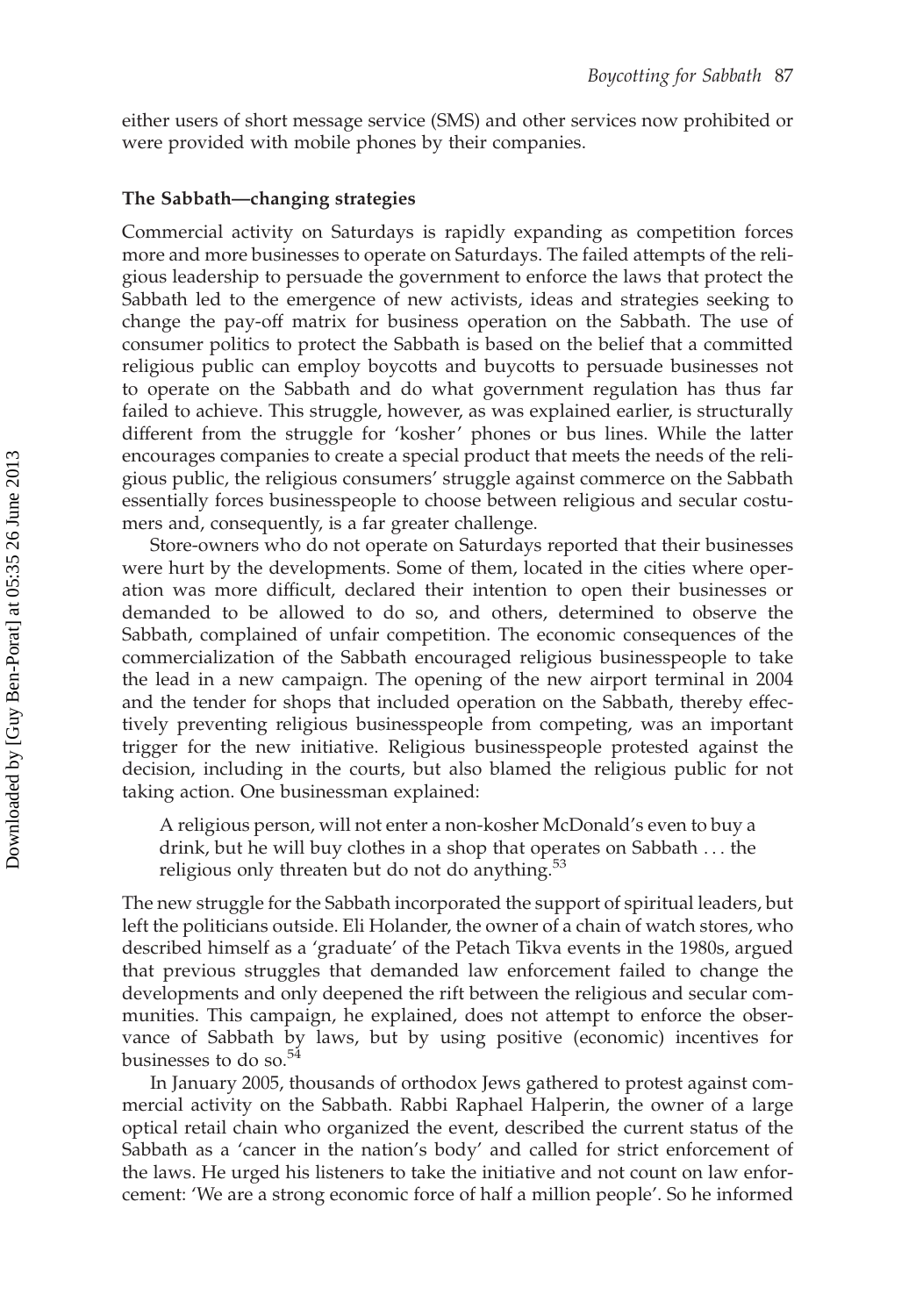his audience of about 324,000 Jews, who signed a petition declaring they would not set foot in stores that operate on the Sabbath. He continued by saying:

We will unite all the religious people of Israel, and they will get discounts in all places that observe the Sabbath [and] ... will know not [sic] enter any shopping mall or gas station that do[es] not display the 'Sabbath observant' sign.<sup>55</sup>

It is a struggle over the Sabbath, he explained elsewhere: 'we will boycott and prove to store owners that it is better for them to close on Sabbath'.<sup>56</sup>

Religious websites were built to promote a buycott and advertise businesses that observe the Sabbath so that religious people would choose them and encourage more to follow. The 'Shamor' (observe) website allows businesspeople to register their business on the site after they have declared that they observe the Sabbath. Another website, Shabbaton, sends updated information to its subscribers and informs them of discounts and new businesses that have joined the list. In one city, the religious community produced stickers to be displayed by businesses closed on the Sabbath so that religious customers could select their shopping venues accordingly. Two major credit card companies in Israel agreed to produce special cards for Sabbath-observant consumers. The cards cannot be used on the Sabbath and provide cardholders with special discounts in several stores that agreed to join the campaign.<sup>57</sup>

The campaign, as mentioned above, attempted to send a positive message that emphasized the rights of the religious minority to observe the Sabbath and the overall importance of a day of rest. The opening of businesses on Saturday, the campaign argued, is unfair competition that forces businesspeople to operate on the Sabbath and discriminates against religious employees who observe the Sabbath. The observance of the Sabbath, explained the campaign, is a universal rather than a religious interest and a social right rather than a religious commandment. Accordingly, one of the credit cards planned was intended for the general public:

The credit card will operate at different levels. It could either be entirely blocked to use on the Sabbath or alternatively operate as a regular credit card that would benefit people who shop in businesses closed on Sabbath. The ultimate goal is to make people appreciate and prefer businesses closed on Sabbath, in the best interest of everyone. We want to reach the point where even a non-observant person who wants to buy shoes will be encouraged to buy them in a shop closed on Sabbath.<sup>58</sup>

Overall, therefore, the campaign for the Sabbath combines boycotts initiated by the committed orthodox public and buycotts of a wider public that together would encourage businesses to cease operating on the Sabbath, something that religious lobbying, political pressures and demonstrations failed to achieve.

# Religious boycotts—prospects

The religious public and particularly the orthodox community have the advantage of a strong commitment and the social capital that enables collective action. However, the religious public is one of the poorest sectors in Israel, and its buying power is therefore limited. Shopping on Saturdays, conversely, appeals to large numbers and is practised not only by people who describe themselves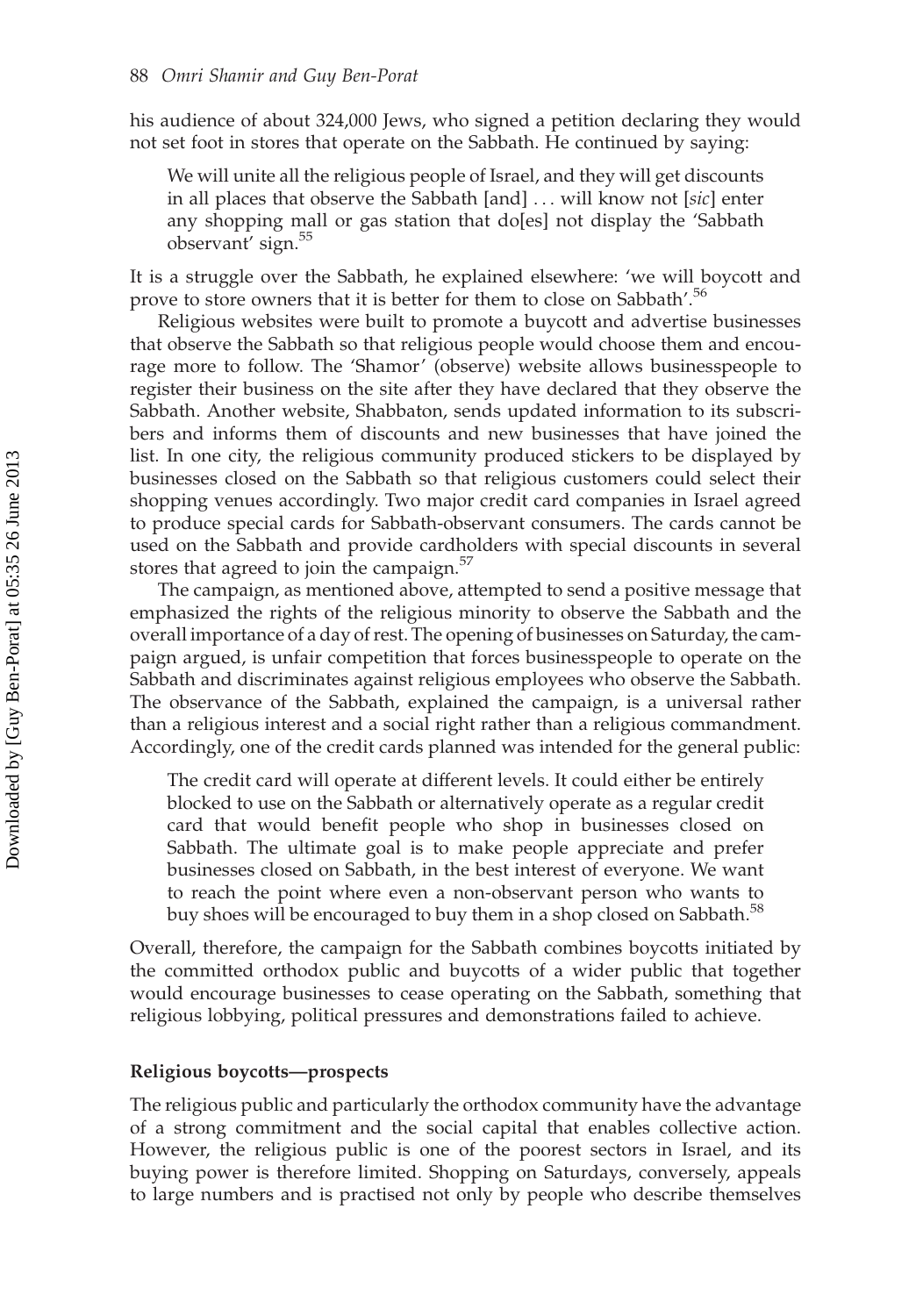as secular, but also by wider groups who define themselves as 'traditional'. The operation of businesses on Saturdays caters to about 600,000 people in Israel who shop on the Sabbath, most of them in shopping centres located outside city centres, and spend about NIS48 million (approximately \$10 million) each Saturday.<sup>59</sup> The revenues of shops open on Saturdays were reported to be three times greater than on weekdays, and therefore a great advantage to the out-of-town shopping centres open on Saturdays.<sup>60</sup> The incentives for businesses to operate on Saturdays, therefore, remain high. Even the large supermarket chains, closed on Sabbaths largely because they are afraid of losing their kosher certification, estimate they may be losing approximately \$100 million annually to shops open on Saturdays and are reportedly contemplating a change of policy.

So what are the prospects of a religious boycott or buycott? To understand the limits, a comparison with kosher stores and restaurants can be useful. The laws of kashrut (Jewish dietary laws) are relatively well defined and institutionalized. An orthodox Jew will not shop or eat in a non-kosher establishment. The kashrut certificate is granted to establishments by the local rabbinate. These establishments are also continuously monitored by kashrut inspectors on behalf of the rabbinate, who ensure that kashrut is strictly maintained. The kashrut system, therefore, signals to religious people where to shop and eat and forces entrepreneurs to make a clear choice with respect to whom they are catering. Large numbers of Jewish Israelis keep kosher, including many of those who shop on the Sabbath, so the cost of being non-kosher is supposedly higher. The large supermarket chains have chosen to maintain their kosher character as have most of the large food manufacturers, but the demand for non-kosher food (meat and seafood) creates its own supplies. Tiv Ta'am, a chain of some 16 non-kosher supermarkets that caters to the large immigrant population and many local Israelis, is growing rapidly, as are many other small non-kosher supermarkets across the country. The proliferation of restaurants over the past two decades in Israel has generally followed the same trend, as most of the exclusive restaurants have chosen to remain nonkosher and respond to what they perceive as a large consumer demand.

Thus, while kashrut is observed in public (state) institutions, the market creates many alternatives for those interested in non-kosher food. The power of secularism in terms of demand and supply is one reason why many in the religious public remain sceptical of the ability of religious consumerism to influence the public sphere. Religious politicians, aware of the limits of traditional politics, bureaucracy and the legal system, also doubt the viability of political consumerism. As one of them explained:

the use of boycotts is relevant to the religious orthodox communities and much less for the traditional sectors who are in favor of closing business on Sabbath, but will continue to shop in stores that operate on Sabbath ... it can work in areas where there is a large orthodox population, but will not work in other places.<sup>61</sup>

# Conclusion

Religious–secular relations in Israel have changed significantly over the past two decades. First, the development of a western-type consumer culture and the immigration from the former USSR have rendered the early arrangements known as the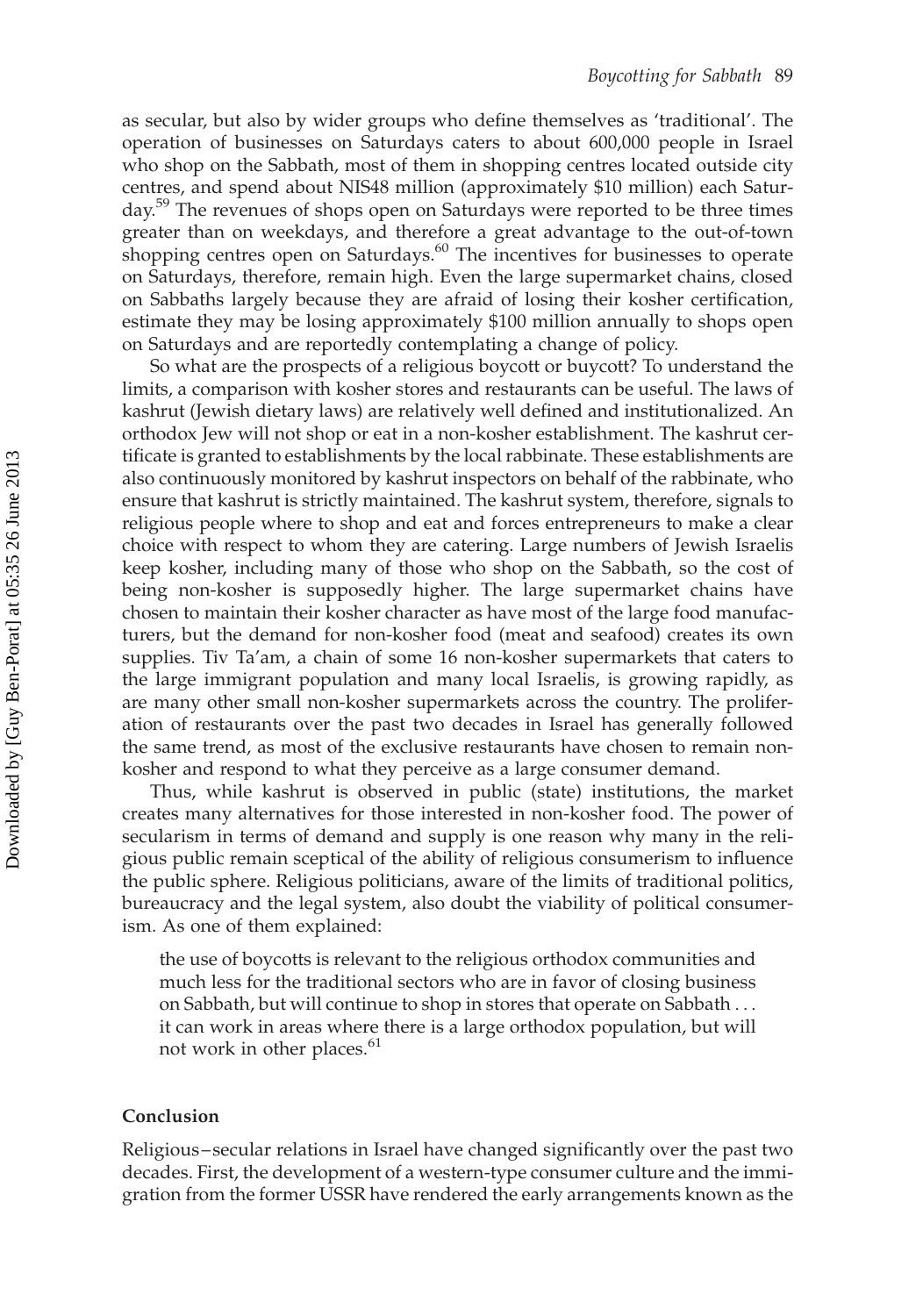'status quo' unacceptable to the growing secular public. Accordingly, a growing demand for shopping and entertainment on Saturdays has undermined previous arrangements. Second, secular entrepreneurs, as in other cases of 'alternative politics', established facts on the ground and began operating on Saturdays. Third, the religious public's attempts to curb the changing status of the Sabbath through legal and political means have failed as commercial activity on Saturdays continued to grow.

In the UK and Israel, commercial activities on Saturdays and Sundays raised the opposition of religious (and other) groups that demanded that the government prevent them. In the UK, the struggle took the form of 'traditional politics' as the campaign galvanized public opinion to encourage the government to curb business activities on Sundays. In Israel, because of its political culture and the development of 'alternative politics', the battle for the Sabbath in Israel was waged not only in the political arena, but also in the economic arena. Struggles in the political arena have not yielded the desired results, as despite the political leverage of religious parties, they have been unable to influence the developments in the public sphere. New initiatives have therefore attempted to shift the struggle into the economic sphere and use the consumer power of the religious public to restore the status quo.

Boycotts and buycotts operate simultaneously in the initiatives of the religious public to take action in the economic sphere to curb the secularization of the public sphere. These initiatives, as described above, can be divided into two types: attempts to create specific products and services for the observant community; and attempts to shape the public sphere itself. Companies, due to sufficient economic incentives, catered to the orthodox demands and created the desired services and products. The use of consumer politics to shape the public sphere, where the religious public is encouraged to prefer business establishments that close on the Sabbath, is too recent to assess its overall success. These initiatives, however, indicate a growing belief among some of the religious community that the political arena is blocked and, therefore, the religious public must use its economic-consumer power instead. Judging by the high economic incentives for operating on Saturdays, a result of the social and economic changes described above, we estimate that this campaign has limited potential. Thus, while the religious public can wield local influence on the operation of business on the Sabbath in areas with a large religious population, its ability to coerce businesses in other areas and, consequently, to restore the status-quo, is unlikely.

# Notes

- 1. D. Stolle and M. Hooghe, 'Consumers as Political Participants? Shifts in Political Action Repertoires in Western Societies', in M. Micheletti, A. Follesdal and D. Stolle (eds), Politics, Products and Markets: Exploring Political Consumerism Past and Present, New Brunswick, NJ: Transaction Press, 2003.
- 2. Brandman Marketing Research and Consultancy, December 2001.
- 3. Stolle and Hooghe, op. cit.
- 4. M. Hilton and M. Daunton, 'Material Politics: An Introduction', in M. Daunton and M. Hilton (eds), The Politics of Consumption, Oxford: Berg, 2001.
- 5. S. Sen, Z. Gurhan-Canli and V. Morwitz, 'Withholding Consumption: A Social Dilemma Perspective on Consumer Boycotts', Journal of Consumer Research, Vol. 28, No. 3, 2001, pp. 399–417.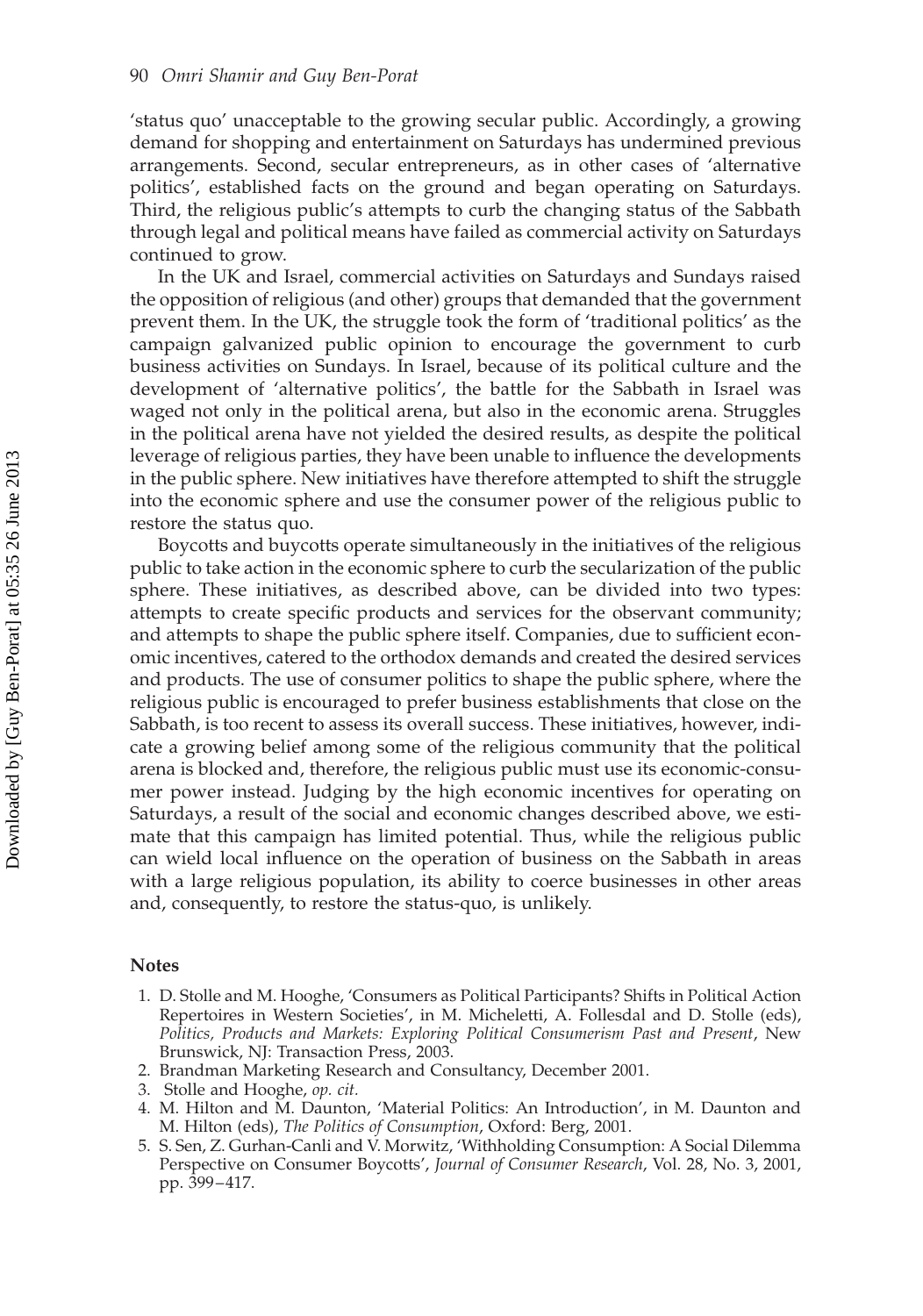- 6. A. Roddick, Take it Personally: How Globalization Affects You and Powerful Ways to Challenge It, London: Harper Collins, 2001.
- 7. A. Giddens, Modernity and Self-identity, Cambridge: Polity Press, 1991.
- 8. L. Diamond and R. Gunther, 'Introduction', in L. Diamond and R. Gunther (eds), Political Parties and Democracy, Baltimore: Johns Hopkins University Press, 2001.
- 9. Stolle and Hooghe, op. cit.
- 10. Hilton and Daunton, op. cit.
- 11. B. D. Gelb, 'More Boycotts Ahead? Some Implications', Business Horizons, March–April, 1995, pp. 70–6.
- 12. J. G. Klein, C. N. Smith and J. Andrew, 'Why We Boycott: Consumer Motivations for Boycott Participation and Marketer Responses', Centre for Marketing Working Paper 02-701, London Business School, 2002.
- 13. M. Friedman, 'Consumer Boycotts in the United States, 1970–1980: Contemporary Events in Historical Perspective', Journal of Consumer Affairs, Vol. 19, No. 1, 1985, pp. 96–117.
- 14. Sen et al., op. cit.
- 15. Sen et al., op. cit.
- 16. Friedman, op. cit., 1985.
- 17. M. Friedman, 'A Positive Approach to Organized Consumer Action: The 'Boycott' as an Alternative to the Boycott', Journal of Consumer Policy, Vol. 19, No. 4, 1996, pp. 439–51.
- 18. Stolle and Hooghe, op. cit.
- 19. A. John and J. Klein, 'The Boycott Puzzle: Consumer motivations for Purchase Sacrifice', Management Science, Vol. 49, No. 9, 2003, pp. 1196–209.
- 20. Klein et al., op. cit., 2002.
- 21. D. E. Garret, 'The Effectiveness of Marketing Policy Boycotts: Environmental Opposition to Marketing', Journal of Marketing, Vol. 51, April, 1987, pp. 46–57.
- 22. J. G. Klein, C. N. Smith and J. Andrew, 'Exploring Motivations for Participation in a Consumer Boycott', Centre for Marketing Working Paper 01-701, London Business School, 2001.
- 23. Sen et al., op. cit.
- 24. Sen et al., op. cit.
- 25. Stolle and Hooghe, op. cit.
- 26. Sen et al., op. cit.
- 27. M. Cosgel and L. Minkler, 'Religious Identity and Consumption', Review of Social Economy, Vol. 62, No. 3, 2004, pp. 339–51.
- 28. A. Lindridge, 'Religiosity and the Construction of a Cultural-consumption Identity', Journal of Consumer Marketing, Vol. 22, No. 3, 2005, pp. 142–51.
- 29. Cosgel and Minkler, op. cit.
- 30. B. Barber, 'Jihad vs. McWorld', The Atlantic Monthly, March, 1992.
- 31. M. Grunhagen, S. Grove and J. Gentry, 'The Dynamics of Store Hour Changes and Consumption Behavior', European Journal of Marketing, Vol. 37, No. 11, 2003, pp. 1801–20.
- 32. M. Friedman, Consumer Boycotts, New York: Routledge Press, 1999.
- 33. C. G. Brown, The Death of Christian Britain, London: Routledge, 2001.
- 34. P. Richter, 'Seven Days' Trading Make One Weak? The Sunday Trading Issue as an Index of Secularization', The British Journal of Sociology, Vol. 45, No. 3, 1994, pp. 333–48.
- 35. Keep Sunday Special, http://www.keepsundayspecial.org.uk/.
- 36. BBC 2006, 'Shoppers want long Sunday hours', 25 June 2006.
- 37. A. Cohen and B. Susser, Israel and the Politics of Jewish Identity; The Secular–Religious Impasse, Baltimore, MD: Johns Hopkins University Press, 2000.
- 38. Cohen and Susser, op. cit., p. 28.
- 39. F. Markowitz and N. Uriely, 'Shopping in the Negev: Global Flows and Local Contingencies', City and Society, Vol. 14, No. 2, 2002, pp. 211–36. Azaryahu, maoz, 2000, "mcIsrael? on the 'Americanization of Israel'", Israel Studies Vol. 5, No. 1; Nagid, Chaim, 1993, "The Americanization of Israeli Culture", Skira Hodshit 8–9, January (Hebrew); Ram, uri, 2000, "The promised Land of Business opportunities: Liberal Post-Zionism in the gocal age" in Shafir and Peled (Eds.) The New Israel: Peacemaking and Liberalization, New York: Westview Press.
- 40. Haaretz, Real Estate Section, 15 December 2002.